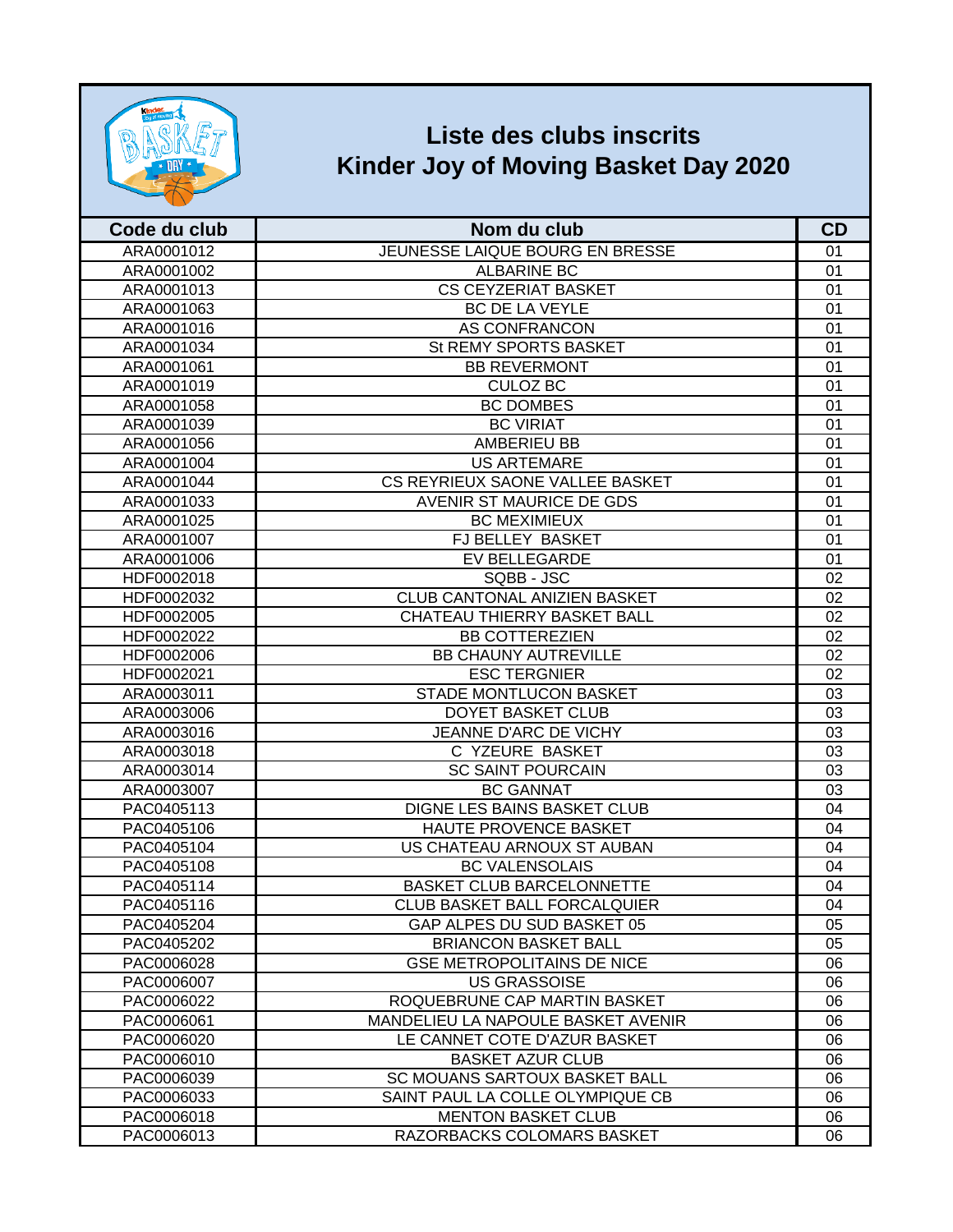| Code du club | Nom du club                        | <b>CD</b> |
|--------------|------------------------------------|-----------|
| PAC0006049   | <b>CANSA BASKET</b>                | 06        |
| ARA2607004   | LE CHEYLARD BC                     | 07        |
| ARA2607013   | <b>ELAN SPORTIF MUZOLAIS</b>       | 07        |
| ARA2607007   | <b>ECLASSAN EO</b>                 | 07        |
| ARA2607029   | LE TEIL BASKET CLUB                | 07        |
| ARA2607008   | <b>BO GUILHERAND GRANGES</b>       | 07        |
| GES0008005   | ETOILE DE CHARLEVILLE MEZIERES     | 08        |
| GES0008021   | <b>BASKET CLUB SEDANAIS</b>        | 08        |
| GES0008024   | EA VAILLANTE VRIGNE AUX BOIS       | 08        |
| GES0008011   | <b>BASKET CLUB GIVETOIS</b>        | 08        |
| GES0008013   | UNION SPORTIVE DE LAIFOUR          | 08        |
| OCC0009012   | <b>BASKET CLUB VARILHOIS</b>       | 09        |
| OCC0009006   | LE COQ CARLANAIS                   | 09        |
| OCC0009007   | <b>U.A. SAVERDUNOISE BASKET</b>    | 09        |
| GES1052015   | <b>ENERGIE TROYENNE</b>            | 10        |
| GES1052012   | BC SAINT ANDRE LES VERGERS         | 10        |
| GES1052031   | <b>MERY BASKET CLUB</b>            | 10        |
| GES1052026   | JEUNESSE SPORTIVE VANNE PAYS D'O   | 10        |
| GES1052007   | SAINTE SAVINE BASKET               | 10        |
| GES1052019   | MJC MARIGNY LE CHATEL              | 10        |
| GES1052014   | UNION SPORTIVE VILLENAUXE          | 10        |
| GES1052028   | A. J. FERRY. F. BUISSON BASKET     | 10        |
| OCC1166032   | <b>BC SUD MINERVOIS</b>            | 11        |
| OCC1166030   | <b>SAS SIGEAN</b>                  | 11        |
| OCC1248010   | BASKET CLUB RIEUPEYROUSAIN         | 12        |
| OCC1248008   | <b>ES DES SERENES</b>              | 12        |
| OCC1248007   | <b>BASKET CLUB BASSIN HOUILLER</b> | 12        |
| OCC1248045   | As. BASKET CLUB DRUELLE            | 12        |
| PAC0013019   | <b>ASPTT MARSEILLE</b>             | 13        |
| PAC0013125   | UNION MARSEILLE BASKET BALL (UMBB) | 13        |
| PAC0013071   | GOLGOTHS 13                        | 13        |
| PAC0013009   | <b>BASKET CLUB ENTRESSEN</b>       | 13        |
| PAC0013051   | <b>BC TARASCONNAIS</b>             | 13        |
| PAC0013022   | <b>BASKET CLUB ALLAUDIEN</b>       | 13        |
| PAC0013054   | <b>BASKET CLUB ARLESIEN</b>        | 13        |
| PAC0013066   | <b>CHATEAUNEUF BASKET-BALL</b>     | 13        |
| PAC0013092   | <b>FOS PROVENCE BASKET</b>         | 13        |
| PAC0013016   | <b>BASKET CLUB MILLOIS</b>         | 13        |
| PAC0013047   | SAPELA BASKET 13                   | 13        |
| PAC0013008   | CRAU BC                            | 13        |
| PAC0013056   | US SIMIANE BOUC BEL AIR            | 13        |
| PAC0013096   | <b>BASKET CLUB GRANSOIS</b>        | 13        |
| PAC0013039   | <b>MARTIGUES SPORTS</b>            | 13        |
| PAC0013049   | <b>SENAS BASKET BALL</b>           | 13        |
| PAC0013083   | <b>BASKET BALL MEYREUIL</b>        | 13        |
| PAC0013077   | <b>BASKET OLYMPIQUE PUECHEN</b>    | 13        |
| PAC0013091   | BASKET METROPOLE AIX VENELLES      | 13        |
| PAC0013059   | <b>VENELLES BASKET CLUB</b>        | 13        |
| PAC0013040   | <b>BASKET CLUB DE L'ETOILE</b>     | 13        |
| PAC0013068   | <b>BASKET CLUB SAUSSETOIS</b>      | 13        |
| NOR0014026   | <b>CAEN NORD BASKET</b>            | 14        |
| NOR0014007   | <b>CAEN SUD BASKET</b>             | 14        |
| NOR0014059   | <b>USO MONDEVILLE BASKET</b>       | 14        |
|              |                                    |           |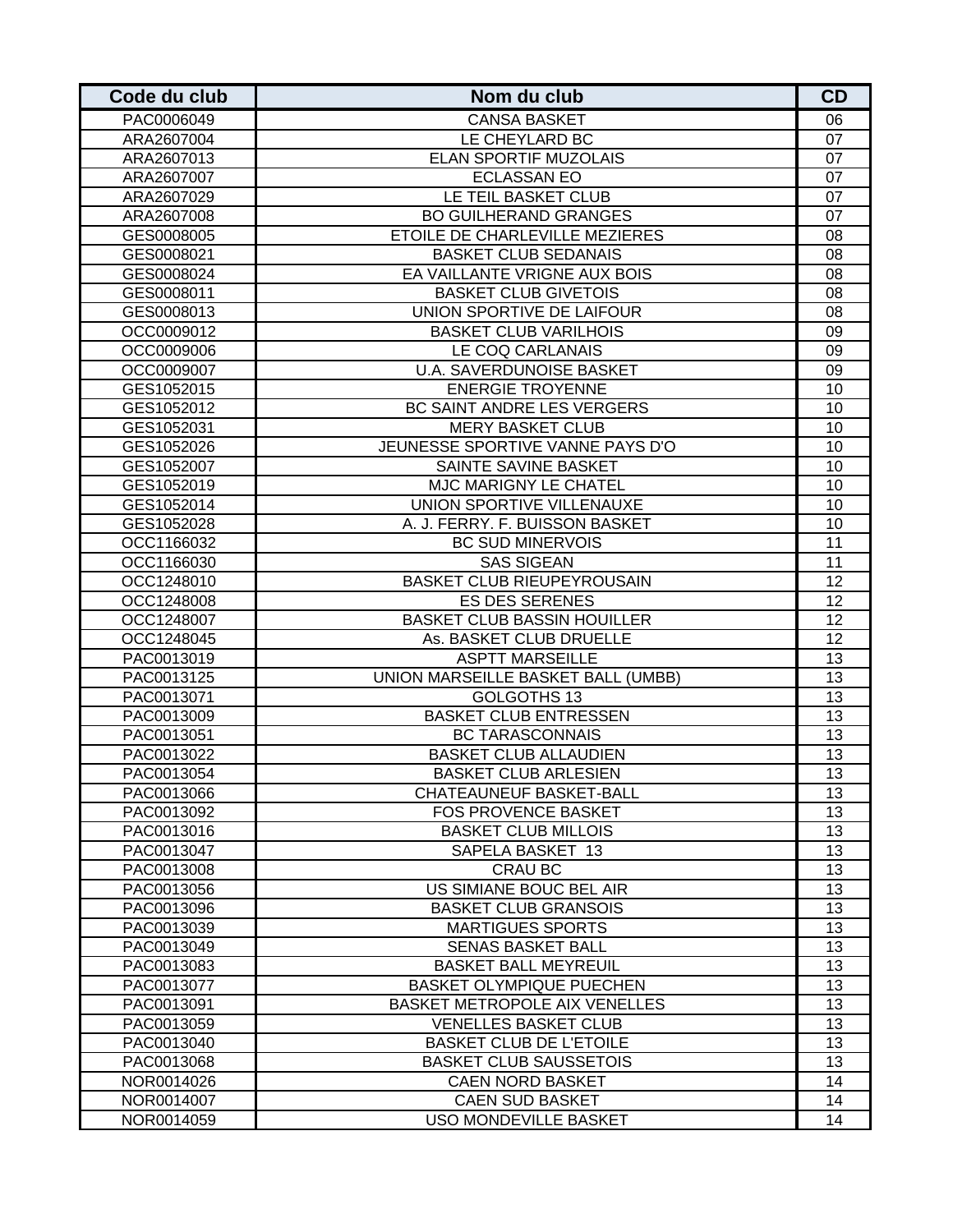| Code du club | Nom du club                             | CD              |
|--------------|-----------------------------------------|-----------------|
| NOR0014008   | <b>CLUB BASKET D'IFS</b>                | 14              |
| NOR0014061   | PONT L'EVEQUE PAYS D'AUGE BASKET        | 14              |
| NOR0014044   | <b>HEROUVILLE BASKET</b>                | 14              |
| NOR0014029   | CLUB SPORTIF VESPIERE ORBEC BASKET-BALL | 14              |
| NOR0014022   | <b>CABOURG BASKET</b>                   | 14              |
| NOR0014057   | <b>USM VIROISE</b>                      | 14              |
| NOR0014006   | <b>AS GIBERVILLE</b>                    | 14              |
| NOR0014042   | LC BRETTEVILLE SUR ODON                 | 14              |
| ARA0015005   | BC ARPAJON AURILLAC GERALDIENNE         | 15              |
| ARA0015004   | <b>CANTALIENNE AURILLAC</b>             | 15              |
| ARA0015007   | AFR BASKET PIERREFORT                   | 15              |
| NAQ0016004   | ANGOULEME BASKET CLUB                   | 16              |
| NAQ0016024   | REVEIL SAINT SORNIN                     | 16              |
| NAQ0016005   | <b>BARBEZIEUX BASKET BALL</b>           | 16              |
| NAQ0016023   | <b>BASKET CLUB PUYMOYEN</b>             | 16              |
| NAQ0016010   | LA COURONNE BASKET                      | 16              |
| NAQ0016033   | <b>CSCS SAINT YRIEIX</b>                | 16              |
| NAQ0016035   | ASBB SOYAUX                             | 16              |
| NAQ0017026   | LA ROCHELLE TASDON BASKET               | 17              |
| NAQ0017027   | LA ROCHELLE VILLENEUVE LES S            | 17              |
| NAQ0017036   | <b>ST MARTIN DE RE</b>                  | 17              |
| NAQ0017025   | STADE ROCHELAIS RUPELLA                 | 17              |
| NAQ0017044   | US SAINTES BASKET BALL                  | 17              |
| NAQ0017041   | SAINT-XANDRE                            | 17              |
| NAQ0017016   | <b>MIRAMBEAU</b>                        | 17              |
| NAQ0017012   | LA JARRIE                               | 17              |
| NAQ0017043   | ST ROGATIEN FOYER RURAL                 | 17              |
| NAQ0017004   | <b>CIRE SPORTS</b>                      | 17              |
| NAQ0017014   | <b>OLERON BASKET CLUB</b>               | 17              |
| NAQ0017008   | <b>MARENNES BOURCEFRANC BBMB</b>        | 17              |
| NAQ0017003   | AYTRE BASKET BALL                       | 17              |
| NAQ0017002   | ARS UNION SPORTIVE ARSAISE              | 17              |
| NAQ0017005   | ANGOULINS UBAC                          | 17              |
| CVL0018017   | ASNIÈRES-LÈS-BOURGES BASKET BALL        | 18              |
| CVL0018002   | <b>ASPTT BOURGES</b>                    | 18              |
| CVL0018004   | CERCLE JEAN MACE BOURGES B              | 18              |
| CVL0018003   | <b>CLUB SPORTIF DE BOURGES</b>          | 18              |
| CVL0018007   | UNION SPORTIVE VIERZONNAISE             | 18              |
| CVL0018024   | ATHLETIC BASKET CLUB DUNOIS             | 18              |
| CVL0018023   | ST DOULCHARD BASKET BALL                | 18              |
| CVL0018009   | <b>GRAPPE CHAVIGNOLAISE</b>             | 18              |
| NAQ0019009   | UNION SPORTIVE GUENNOISE                | 19              |
| NAQ0019020   | DYNAMIC BASKET LOT CORREZE              | 19              |
| COR0020135   | <b>GFC AJACCIO BASKET BALL</b>          | 20              |
| COR0020007   | VESCOVATO CASINCA BASKET BALL           | 20              |
| COR0020019   | <b>GHJUVENTU BASKET BORGO</b>           | 20              |
| BFC0021012   | DA DIJON 21                             | 21              |
| BFC0021016   | ASSOCIATION GENLISIENNE BASKET          | 21              |
| BFC0021005   | BASKET CLUB MARSANNAY LA COTE           | 21              |
| BFC0021025   | AJCB PONTAILLER MIREBEAU                | $\overline{21}$ |
| BFC0021003   | BASKET CLUB DE CHENOVE                  | 21              |
| BFC0021029   | LA CHATILLONNAISE BASKETBALL            | 21              |
| BFC0021027   | CHEVIGNY SAINT SAUVEUR BASKET           | 21              |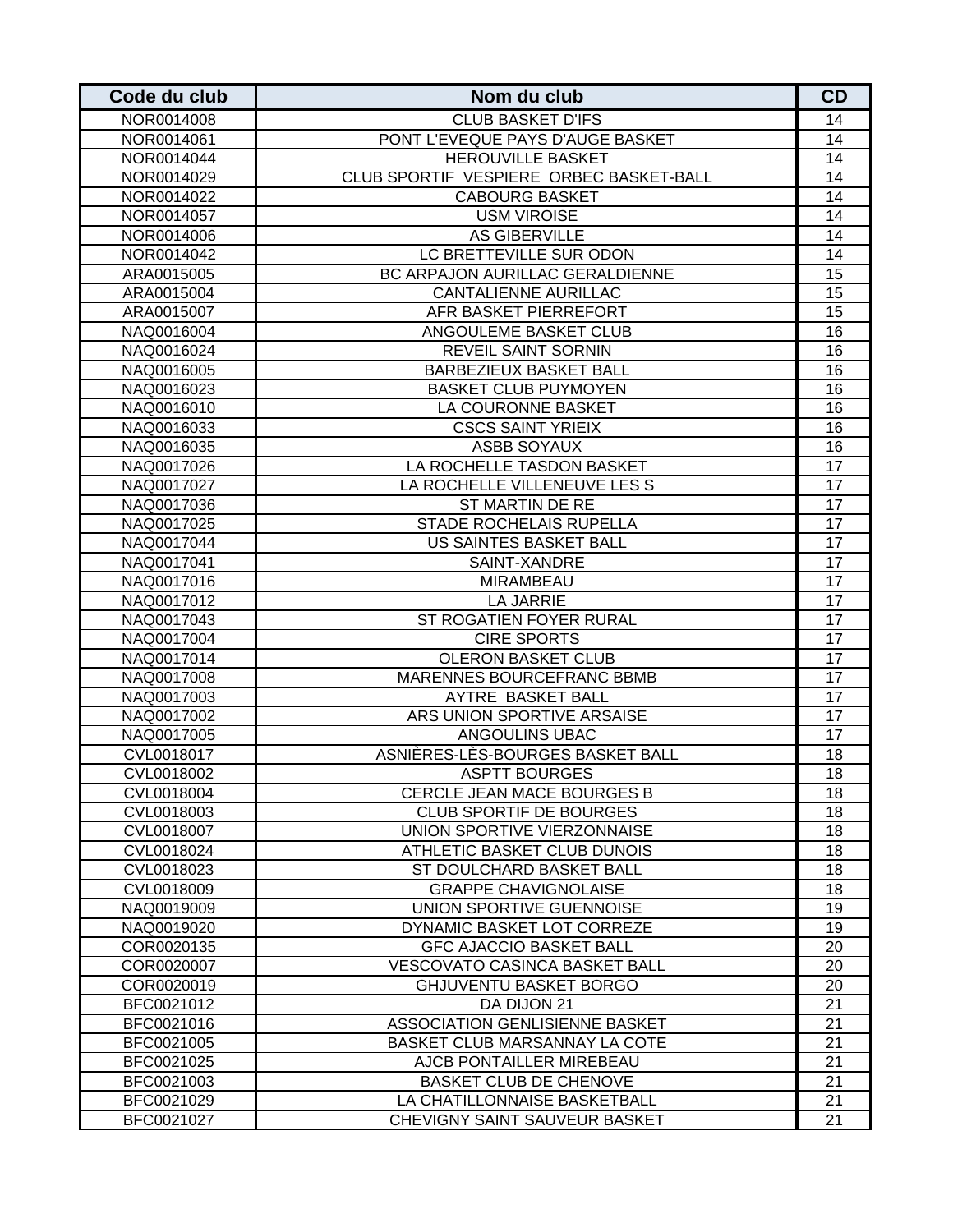| Code du club | Nom du club                    | CD |
|--------------|--------------------------------|----|
| BFC0021011   | ASC SAINT APOLLINAIRE          | 21 |
| BRE0022083   | <b>DINAN BASKET SAMSONNAIS</b> | 22 |
| BRE0022040   | <b>US YFFINIAC</b>             | 22 |
| BRE0022070   | <b>HDG PLUDUNO</b>             | 22 |
| BRE0022068   | <b>ARMEL BC HENON</b>          | 22 |
| BRE0022007   | <b>ABC GUINGAMP</b>            | 22 |
| BRE0022054   | <b>BC BROONS</b>               | 22 |
| BRE0022010   | <b>LANNION TREGOR BASKET</b>   | 22 |
| BRE0022069   | PLOULEC'H BASKET BALL          | 22 |
| BRE0022053   | <b>LANGUEUX BC</b>             | 22 |
| BRE0022024   | AL PLOUFRAGAN                  | 22 |
| BRE0022058   | <b>ENT BAS PELEM</b>           | 22 |
| BRE0022080   | <b>ELAN BASKET PAIMPOLAIS</b>  | 22 |
| BRE0022077   | <b>MJC QUINTIN</b>             | 22 |
| BRE0022076   | <b>US PLOUBALAY</b>            | 22 |
| NAQ0023007   | <b>AEL GUERET</b>              | 23 |
| NAQ0023030   | BASKET CLUB CHAMBON EVAUX      | 23 |
| NAQ0023002   | AUBUSSON FELLETIN BASKET CLUB  | 23 |
| NAQ0023003   | AMICALE LAIQUE BENEVENT        | 23 |
| NAQ0023008   | AMICALE LAIQUE LAVAUFRANCHE    | 23 |
| NAQ0024015   | <b>AOL BASKET</b>              | 24 |
| NAQ0024039   | <b>LALINDE BASKET-BALL</b>     | 24 |
| NAQ0024056   | <b>AUVEZERE BASKETCLUB</b>     | 24 |
| NAQ0024002   | AS ISSAC                       | 24 |
| NAQ0024048   | RAZAC BASKET CLUB              | 24 |
| NAQ0024005   | JEUNES DU NAUSSANNAIS          | 24 |
| NAQ0024008   | <b>ASPTT GRAND PERIGUEUX</b>   | 24 |
| NAQ0024011   | <b>ES GARDONNE</b>             | 24 |
| NAQ0024029   | MOULIN NEUF MONTPON BASKET     | 24 |
| BFC0025003   | <b>BESANCON AVENIR COMTOIS</b> | 25 |
| BFC0025008   | BESANCON BASKET CLUB           | 25 |
| BFC0025005   | CA PONTARLIER BASKETBALL       | 25 |
| BFC0025023   | AS VALENTIGNEY BASKET          | 25 |
| BFC0025016   | AS VALDAHON                    | 25 |
| ARA2607030   | ST PAUL TROIS CHATEAU AS       | 26 |
| ARA2607020   | <b>MONTELIMAR UMS</b>          | 26 |
| ARA2607056   | SAINT VALLIER BASKET DROME     | 26 |
| ARA2607027   | <b>US SAULCE</b>               | 26 |
| ARA2607739   | <b>BOURG DE PEAGE UGAP</b>     | 26 |
| NOR0027034   | <b>DB VAL DE REUIL</b>         | 27 |
| NOR0027020   | <b>SC BERNAY BASKET</b>        | 27 |
| CVL0028012   | AMICALE DE LUCE                | 28 |
| CVL0028022   | AMICALE COURVILLOISE BASKET    | 28 |
| CVL0028024   | <b>BASKET CLUB PONTOIS</b>     | 28 |
| CVL0028007   | <b>CHATEAUDUN BASKET CLUB</b>  | 28 |
| CVL0028021   | <b>BASKET CLUB JANVILLE</b>    | 28 |
| CVL0028016   | NOGENT BASKET CLUB             | 28 |
| CVL0028019   | LAC BASKET CLUB DE LUISANT     | 28 |
| CVL0028031   | ENTENTE SPORTIVE ALNELOISE     | 28 |
| BRE0029037   | <b>UJAP QUIMPER</b>            | 29 |
| BRE0029100   | ETENDARD1952                   | 29 |
| BRE0029022   | ETOILE SAINT LAURENT BREST     | 29 |
| BRE0029036   | PATRONAGE LAÏQUE DE SANQUER    | 29 |
|              |                                |    |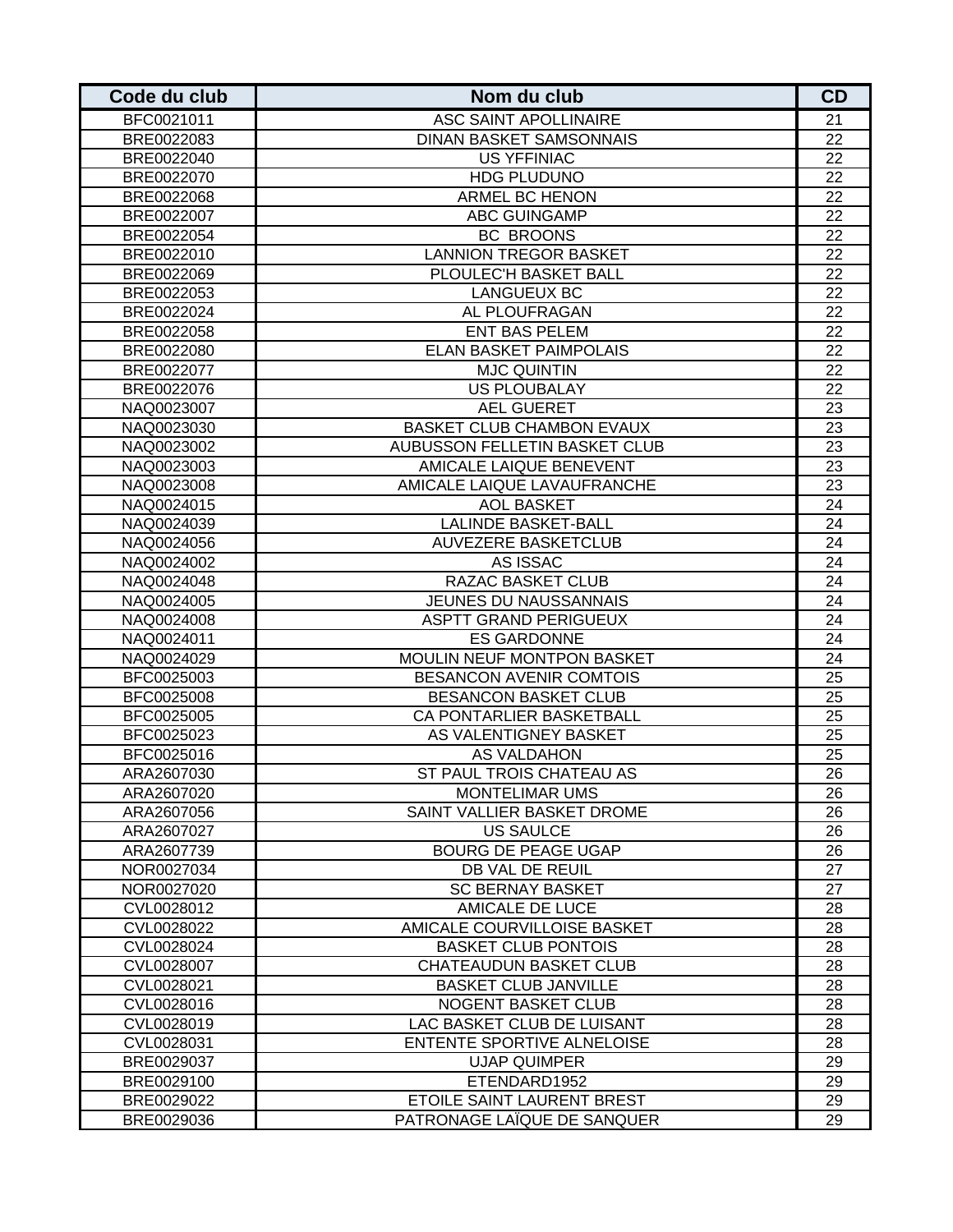| Code du club | Nom du club                          | CD              |
|--------------|--------------------------------------|-----------------|
| BRE0029003   | AL PLOUZANE                          | 29              |
| BRE0029101   | <b>GLAZIK PUMBASKET</b>              | 29              |
| BRE0029041   | <b>MORLAIX ST MARTIN BASKET</b>      | 29              |
| BRE0029062   | SAINT DIVY SPORTS BASKET             | 29              |
| BRE0029017   | <b>BLEUETS DE GUILERS</b>            | 29              |
| BRE0029045   | <b>US CONCARNEAU</b>                 | 29              |
| OCC0030057   | ASSOCIATION BASKET LES VANS          | 30              |
| OCC0030026   | E ABC JSA ALES                       | 30              |
| OCC0030022   | <b>BESSEGES BASKET CLUB</b>          | 30              |
| OCC0030033   | LITTORAL CAMARGUE BASKET             | 30              |
| OCC0030051   | SAINT JULIEN LES ROSIERS BASKET-BALL | 30              |
| OCC0030042   | <b>UZES BASKET CLUB</b>              | 30              |
| OCC0030005   | SAINT GILLES BASKET CLUB             | 30              |
| OCC0031071   | TOULOUSE LARDENNE BASKET             | 31              |
| OCC0031025   | <b>GRATENTOUR BASKET 31</b>          | 31              |
| OCC0031039   | AS TOURNEFEUILLE                     | 31              |
| OCC0031035   | NORD EST TOULOUSAIN BC               | 31              |
| OCC0031022   | J. SP.CUGNALAISE                     | 31              |
| OCC0031043   | TIGER'S VILLENEUVE TOLOSANE          | 31              |
| OCC0031003   | <b>E.S. TOULOUSE CASSELARDIT</b>     | 31              |
| OCC0031089   | <b>BASKET MERVILLOIS</b>             | $\overline{31}$ |
| OCC0031040   | <b>VACQUIERS BOULOC BASKET</b>       | 31              |
| OCC0031054   | <b>NOE CARBONNE BASKET</b>           | 31              |
| OCC0031037   | SAINT LYS OLYMPIQUE BASKET           | 31              |
| OCC0031034   | US RAMONVILLE BASKET                 | 31              |
| OCC0031013   | <b>BESSIERES BASKET CLUB</b>         | 31              |
| OCC0031019   | <b>ABB CORNEBARRIEU</b>              | 31              |
| OCC0031014   | <b>BLAGNAC BASKET CLUB</b>           | 31              |
| OCC0031021   | <b>U.S. COLOMIERS BASKET</b>         | 31              |
| OCC0031032   | UNION SPORTIVE PIBRACAISE            | 31              |
| OCC0032014   | ETOILE SPORTIVE GIMONTOISE BB        | 32              |
| OCC0032015   | AMICALE LAIQUE GONDRINOISE           | 32              |
| OCC0032027   | BASKET CLUB FLEURANCE-PRECHAC        | 32              |
| NAQ0033043   | <b>JSA BORDEAUX BASKET</b>           | 33              |
| NAQ0033088   | UNION SAINT BRUNO BORDEAUX           | 33              |
| NAQ0033103   | BORDEAUX BASTIDE BASKET              | 33              |
| NAQ0033020   | AS ST DELPHIN                        | 33              |
| NAQ0033079   | BC ST AVIT ST NAZAIRE                | 33              |
| NAQ0033062   | <b>COUTRAS GUITRES BASKET</b>        | 33              |
| NAQ0033057   | SAINT ANDRE BASKET                   | 33              |
| NAQ0033050   | <b>ARTIGUES BASKET CLUB</b>          | 33              |
| NAQ0033018   | <b>AS TRESSES</b>                    | 33              |
| NAQ0033036   | <b>ESPERANCE POMPIGNAC</b>           | 33              |
| NAQ0033042   | LES FILS DE ROLAND DE BLAYE          | 33              |
| NAQ0033071   | <b>US TALENCE</b>                    | 33              |
| NAQ0033021   | <b>AVENIR DE MOULON</b>              | 33              |
| NAQ0033037   | UNION SPORTIVE BAZAS                 | 33              |
| NAQ0033600   | <b>BASKET BASSIN D'ARCACHON</b>      | 33              |
| NAQ0033072   | CASTELNAU MEDOC BC                   | 33              |
| NAQ0033013   | <b>AS LIBOURNE</b>                   | 33              |
| NAQ0033044   | LES PETITS MOUSSES LANGOIRAN         | 33              |
| NAQ0033027   | CA CARBON BLANC OMNISPORT            | 33              |
| NAQ0033033   | <b>ENTENTE PESSAC BASKET CLUB</b>    | 33              |
|              |                                      |                 |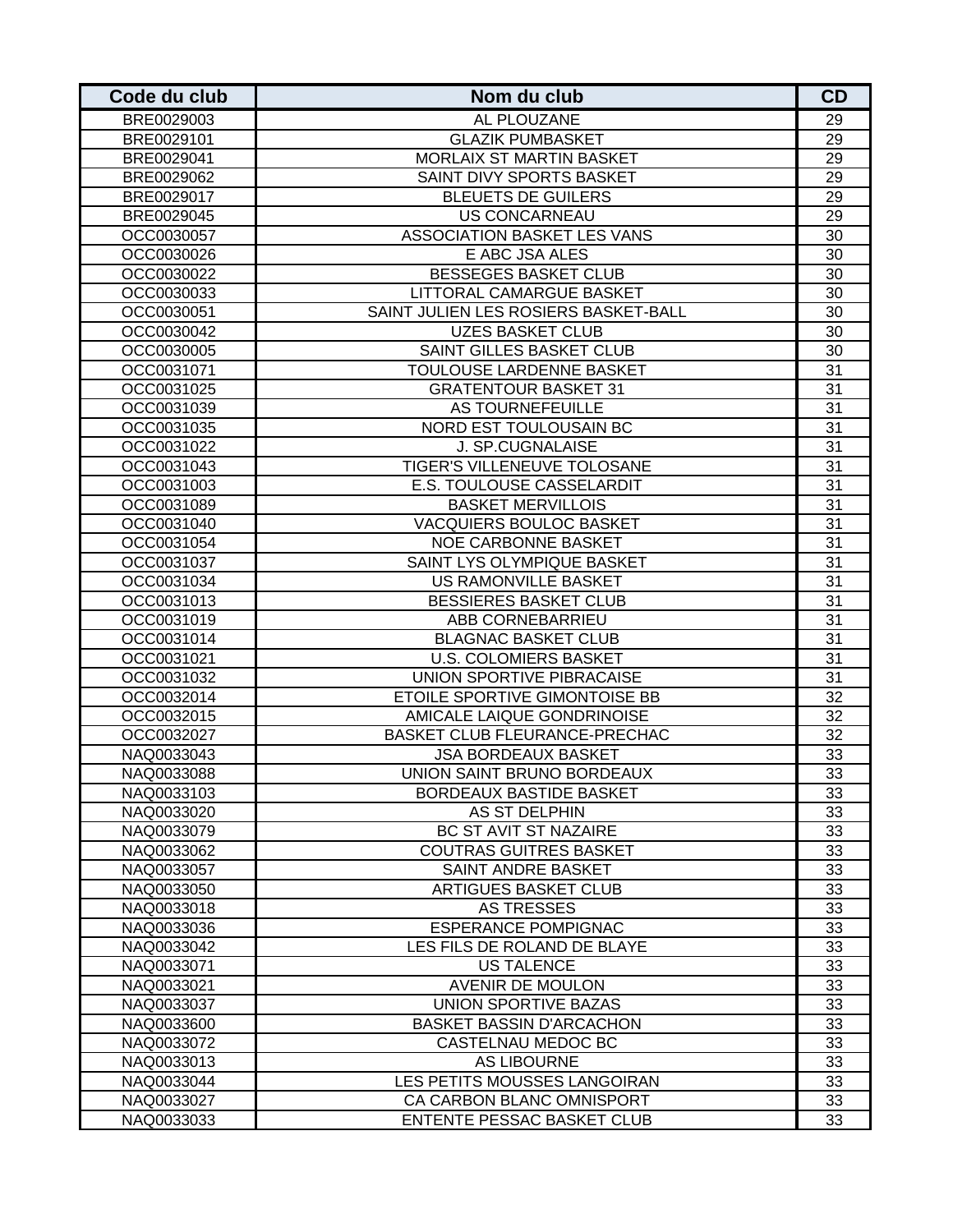| UNION SPORTIVE BREDOISE BASKET<br>33<br>NAQ0033064<br>33<br><b>SA MERIGNACAIS</b><br>NAQ0033049<br>UNION SAINT JEAN BORDEAUX<br>33<br>NAQ0033058<br>ENT.SPORTIVE AUDENGE LANTON<br>33<br>NAQ0033091<br>LA CROIX D'ARGENT B MONTPELLIER<br>34<br>OCC0034045<br>34<br>FRONTIGNAN LA PEYRADE BASKET<br>OCC0034021<br>34<br>ETOILE SPORTIVE PAULHAN BASKET<br>OCC0034010<br>34<br>ASSOCIATION SPORTIVE SERVIAN BASKET<br>OCC0034060<br>34<br>OCC0034005<br><b>AGDE BASKET</b><br>34<br>OCC0034036<br><b>BC MONTADY</b><br>34<br>OCC0034059<br>ASSOCIATION BASKET SAUVIAN SERIGNAN LITTORAL<br>SJVBA ST JEAN DE VEDAS BASKET<br>34<br>OCC0034062<br><b>BASKET CLUB FLORENSAC</b><br>34<br>OCC0034076<br>CLUB ATHLETIQUE BASKET BEDARIEUX<br>34<br>OCC0034015<br>34<br>ST ANDRE BASKET COEUR D HERAULT<br>OCC0034064<br>34<br>LE CRES BASKET<br>OCC0034025<br><b>RENNES AS PTT</b><br>35<br>BRE0035068<br>RENNES POLE ASSOCIATION<br>35<br>BRE0035178<br>35<br><b>BAGUER-MORVAN US</b><br>BRE0035125<br><b>CHARTRES DE BRETAGNE (ESP)</b><br>35<br>BRE0035015<br><b>VEZIN LE COQUET AS</b><br>35<br>BRE0035109<br><b>ROMAGNE BC</b><br>35<br>BRE0035150<br>35<br>PLEUMELEUC-BEDEE AS<br>BRE0035170<br>35<br><b>BRETEIL BC</b><br>BRE0035011<br>35<br><b>MONTERFIL (KORRIGANS)</b><br>BRE0035126<br>$\overline{35}$<br><b>BRUZ AL BASKETBALL</b><br>BRE0035012<br>$\overline{35}$<br>BRE0035016<br><b>CHATEAUBOURG BC</b><br><b>COMBOURG CHATEAUBRIAND</b><br>35<br>BRE0035021<br>SAINT MEEN LE GRAND SC<br>35<br>BRE0035106<br>35<br>BRE0035010<br>BREAL BASKET EN BROCELIANDE<br><b>LIFFRE US</b><br>35<br>BRE0035141<br><b>ETRELLES ES</b><br>35<br>BRE0035028<br><b>CHATEAUGIRON US</b><br>35<br>BRE0035017<br>BRE0035042<br><b>LOUVIGNE BB</b><br>35<br><b>GUIPRY-MESSAC US</b><br>35<br>BRE0035190<br>BRE0035110<br><b>VITRE AURORE</b><br>35<br>35<br>BRE0035013<br><b>CESSON OC BASKET</b><br>LA MEZIERE BC<br>35<br>BRE0035132<br>35<br>BRE0035107<br>SERVON CS<br>35<br>BRE0035048<br>MINIAC MORVAN BC<br>35<br><b>GUICHEN BC</b><br>BRE0035118<br>35<br><b>CHAPELLE CINTRE BASKET</b><br>BRE0035020<br>35<br>L'HERMITAGE AC<br>BRE0035039<br>35<br>BRE0035096<br><b>SAINT GILLES US</b><br>35<br>BRE0035197<br><b>BAINS S/OUST BASKET</b><br>35<br>BRE0035062<br><b>REDON ES</b><br>VIGNOC-HEDE-GUIPEL BASKET<br>35<br>BRE0035146<br>LE RHEU SC<br>35<br>BRE0035038<br>35<br>DOMALAIN VOLTIGEURS<br>BRE0035026<br><b>ACIGNE BC</b><br>35<br>BRE0035002<br>PACE CO<br>35<br>BRE0035056<br>35<br><b>SAINT GREGOIRE US</b><br>BRE0035098<br><b>US AIGURANDAISE</b><br>36<br>CVL0036021 | Code du club | Nom du club | CD |
|-----------------------------------------------------------------------------------------------------------------------------------------------------------------------------------------------------------------------------------------------------------------------------------------------------------------------------------------------------------------------------------------------------------------------------------------------------------------------------------------------------------------------------------------------------------------------------------------------------------------------------------------------------------------------------------------------------------------------------------------------------------------------------------------------------------------------------------------------------------------------------------------------------------------------------------------------------------------------------------------------------------------------------------------------------------------------------------------------------------------------------------------------------------------------------------------------------------------------------------------------------------------------------------------------------------------------------------------------------------------------------------------------------------------------------------------------------------------------------------------------------------------------------------------------------------------------------------------------------------------------------------------------------------------------------------------------------------------------------------------------------------------------------------------------------------------------------------------------------------------------------------------------------------------------------------------------------------------------------------------------------------------------------------------------------------------------------------------------------------------------------------------------------------------------------------------------------------------------------------------------------------------------------------------------------------------------------------------------------------------------------------------------------------------------------------------------------------------------------------------------------------------------------------------------------------------------------------------|--------------|-------------|----|
|                                                                                                                                                                                                                                                                                                                                                                                                                                                                                                                                                                                                                                                                                                                                                                                                                                                                                                                                                                                                                                                                                                                                                                                                                                                                                                                                                                                                                                                                                                                                                                                                                                                                                                                                                                                                                                                                                                                                                                                                                                                                                                                                                                                                                                                                                                                                                                                                                                                                                                                                                                                         |              |             |    |
|                                                                                                                                                                                                                                                                                                                                                                                                                                                                                                                                                                                                                                                                                                                                                                                                                                                                                                                                                                                                                                                                                                                                                                                                                                                                                                                                                                                                                                                                                                                                                                                                                                                                                                                                                                                                                                                                                                                                                                                                                                                                                                                                                                                                                                                                                                                                                                                                                                                                                                                                                                                         |              |             |    |
|                                                                                                                                                                                                                                                                                                                                                                                                                                                                                                                                                                                                                                                                                                                                                                                                                                                                                                                                                                                                                                                                                                                                                                                                                                                                                                                                                                                                                                                                                                                                                                                                                                                                                                                                                                                                                                                                                                                                                                                                                                                                                                                                                                                                                                                                                                                                                                                                                                                                                                                                                                                         |              |             |    |
|                                                                                                                                                                                                                                                                                                                                                                                                                                                                                                                                                                                                                                                                                                                                                                                                                                                                                                                                                                                                                                                                                                                                                                                                                                                                                                                                                                                                                                                                                                                                                                                                                                                                                                                                                                                                                                                                                                                                                                                                                                                                                                                                                                                                                                                                                                                                                                                                                                                                                                                                                                                         |              |             |    |
|                                                                                                                                                                                                                                                                                                                                                                                                                                                                                                                                                                                                                                                                                                                                                                                                                                                                                                                                                                                                                                                                                                                                                                                                                                                                                                                                                                                                                                                                                                                                                                                                                                                                                                                                                                                                                                                                                                                                                                                                                                                                                                                                                                                                                                                                                                                                                                                                                                                                                                                                                                                         |              |             |    |
|                                                                                                                                                                                                                                                                                                                                                                                                                                                                                                                                                                                                                                                                                                                                                                                                                                                                                                                                                                                                                                                                                                                                                                                                                                                                                                                                                                                                                                                                                                                                                                                                                                                                                                                                                                                                                                                                                                                                                                                                                                                                                                                                                                                                                                                                                                                                                                                                                                                                                                                                                                                         |              |             |    |
|                                                                                                                                                                                                                                                                                                                                                                                                                                                                                                                                                                                                                                                                                                                                                                                                                                                                                                                                                                                                                                                                                                                                                                                                                                                                                                                                                                                                                                                                                                                                                                                                                                                                                                                                                                                                                                                                                                                                                                                                                                                                                                                                                                                                                                                                                                                                                                                                                                                                                                                                                                                         |              |             |    |
|                                                                                                                                                                                                                                                                                                                                                                                                                                                                                                                                                                                                                                                                                                                                                                                                                                                                                                                                                                                                                                                                                                                                                                                                                                                                                                                                                                                                                                                                                                                                                                                                                                                                                                                                                                                                                                                                                                                                                                                                                                                                                                                                                                                                                                                                                                                                                                                                                                                                                                                                                                                         |              |             |    |
|                                                                                                                                                                                                                                                                                                                                                                                                                                                                                                                                                                                                                                                                                                                                                                                                                                                                                                                                                                                                                                                                                                                                                                                                                                                                                                                                                                                                                                                                                                                                                                                                                                                                                                                                                                                                                                                                                                                                                                                                                                                                                                                                                                                                                                                                                                                                                                                                                                                                                                                                                                                         |              |             |    |
|                                                                                                                                                                                                                                                                                                                                                                                                                                                                                                                                                                                                                                                                                                                                                                                                                                                                                                                                                                                                                                                                                                                                                                                                                                                                                                                                                                                                                                                                                                                                                                                                                                                                                                                                                                                                                                                                                                                                                                                                                                                                                                                                                                                                                                                                                                                                                                                                                                                                                                                                                                                         |              |             |    |
|                                                                                                                                                                                                                                                                                                                                                                                                                                                                                                                                                                                                                                                                                                                                                                                                                                                                                                                                                                                                                                                                                                                                                                                                                                                                                                                                                                                                                                                                                                                                                                                                                                                                                                                                                                                                                                                                                                                                                                                                                                                                                                                                                                                                                                                                                                                                                                                                                                                                                                                                                                                         |              |             |    |
|                                                                                                                                                                                                                                                                                                                                                                                                                                                                                                                                                                                                                                                                                                                                                                                                                                                                                                                                                                                                                                                                                                                                                                                                                                                                                                                                                                                                                                                                                                                                                                                                                                                                                                                                                                                                                                                                                                                                                                                                                                                                                                                                                                                                                                                                                                                                                                                                                                                                                                                                                                                         |              |             |    |
|                                                                                                                                                                                                                                                                                                                                                                                                                                                                                                                                                                                                                                                                                                                                                                                                                                                                                                                                                                                                                                                                                                                                                                                                                                                                                                                                                                                                                                                                                                                                                                                                                                                                                                                                                                                                                                                                                                                                                                                                                                                                                                                                                                                                                                                                                                                                                                                                                                                                                                                                                                                         |              |             |    |
|                                                                                                                                                                                                                                                                                                                                                                                                                                                                                                                                                                                                                                                                                                                                                                                                                                                                                                                                                                                                                                                                                                                                                                                                                                                                                                                                                                                                                                                                                                                                                                                                                                                                                                                                                                                                                                                                                                                                                                                                                                                                                                                                                                                                                                                                                                                                                                                                                                                                                                                                                                                         |              |             |    |
|                                                                                                                                                                                                                                                                                                                                                                                                                                                                                                                                                                                                                                                                                                                                                                                                                                                                                                                                                                                                                                                                                                                                                                                                                                                                                                                                                                                                                                                                                                                                                                                                                                                                                                                                                                                                                                                                                                                                                                                                                                                                                                                                                                                                                                                                                                                                                                                                                                                                                                                                                                                         |              |             |    |
|                                                                                                                                                                                                                                                                                                                                                                                                                                                                                                                                                                                                                                                                                                                                                                                                                                                                                                                                                                                                                                                                                                                                                                                                                                                                                                                                                                                                                                                                                                                                                                                                                                                                                                                                                                                                                                                                                                                                                                                                                                                                                                                                                                                                                                                                                                                                                                                                                                                                                                                                                                                         |              |             |    |
|                                                                                                                                                                                                                                                                                                                                                                                                                                                                                                                                                                                                                                                                                                                                                                                                                                                                                                                                                                                                                                                                                                                                                                                                                                                                                                                                                                                                                                                                                                                                                                                                                                                                                                                                                                                                                                                                                                                                                                                                                                                                                                                                                                                                                                                                                                                                                                                                                                                                                                                                                                                         |              |             |    |
|                                                                                                                                                                                                                                                                                                                                                                                                                                                                                                                                                                                                                                                                                                                                                                                                                                                                                                                                                                                                                                                                                                                                                                                                                                                                                                                                                                                                                                                                                                                                                                                                                                                                                                                                                                                                                                                                                                                                                                                                                                                                                                                                                                                                                                                                                                                                                                                                                                                                                                                                                                                         |              |             |    |
|                                                                                                                                                                                                                                                                                                                                                                                                                                                                                                                                                                                                                                                                                                                                                                                                                                                                                                                                                                                                                                                                                                                                                                                                                                                                                                                                                                                                                                                                                                                                                                                                                                                                                                                                                                                                                                                                                                                                                                                                                                                                                                                                                                                                                                                                                                                                                                                                                                                                                                                                                                                         |              |             |    |
|                                                                                                                                                                                                                                                                                                                                                                                                                                                                                                                                                                                                                                                                                                                                                                                                                                                                                                                                                                                                                                                                                                                                                                                                                                                                                                                                                                                                                                                                                                                                                                                                                                                                                                                                                                                                                                                                                                                                                                                                                                                                                                                                                                                                                                                                                                                                                                                                                                                                                                                                                                                         |              |             |    |
|                                                                                                                                                                                                                                                                                                                                                                                                                                                                                                                                                                                                                                                                                                                                                                                                                                                                                                                                                                                                                                                                                                                                                                                                                                                                                                                                                                                                                                                                                                                                                                                                                                                                                                                                                                                                                                                                                                                                                                                                                                                                                                                                                                                                                                                                                                                                                                                                                                                                                                                                                                                         |              |             |    |
|                                                                                                                                                                                                                                                                                                                                                                                                                                                                                                                                                                                                                                                                                                                                                                                                                                                                                                                                                                                                                                                                                                                                                                                                                                                                                                                                                                                                                                                                                                                                                                                                                                                                                                                                                                                                                                                                                                                                                                                                                                                                                                                                                                                                                                                                                                                                                                                                                                                                                                                                                                                         |              |             |    |
|                                                                                                                                                                                                                                                                                                                                                                                                                                                                                                                                                                                                                                                                                                                                                                                                                                                                                                                                                                                                                                                                                                                                                                                                                                                                                                                                                                                                                                                                                                                                                                                                                                                                                                                                                                                                                                                                                                                                                                                                                                                                                                                                                                                                                                                                                                                                                                                                                                                                                                                                                                                         |              |             |    |
|                                                                                                                                                                                                                                                                                                                                                                                                                                                                                                                                                                                                                                                                                                                                                                                                                                                                                                                                                                                                                                                                                                                                                                                                                                                                                                                                                                                                                                                                                                                                                                                                                                                                                                                                                                                                                                                                                                                                                                                                                                                                                                                                                                                                                                                                                                                                                                                                                                                                                                                                                                                         |              |             |    |
|                                                                                                                                                                                                                                                                                                                                                                                                                                                                                                                                                                                                                                                                                                                                                                                                                                                                                                                                                                                                                                                                                                                                                                                                                                                                                                                                                                                                                                                                                                                                                                                                                                                                                                                                                                                                                                                                                                                                                                                                                                                                                                                                                                                                                                                                                                                                                                                                                                                                                                                                                                                         |              |             |    |
|                                                                                                                                                                                                                                                                                                                                                                                                                                                                                                                                                                                                                                                                                                                                                                                                                                                                                                                                                                                                                                                                                                                                                                                                                                                                                                                                                                                                                                                                                                                                                                                                                                                                                                                                                                                                                                                                                                                                                                                                                                                                                                                                                                                                                                                                                                                                                                                                                                                                                                                                                                                         |              |             |    |
|                                                                                                                                                                                                                                                                                                                                                                                                                                                                                                                                                                                                                                                                                                                                                                                                                                                                                                                                                                                                                                                                                                                                                                                                                                                                                                                                                                                                                                                                                                                                                                                                                                                                                                                                                                                                                                                                                                                                                                                                                                                                                                                                                                                                                                                                                                                                                                                                                                                                                                                                                                                         |              |             |    |
|                                                                                                                                                                                                                                                                                                                                                                                                                                                                                                                                                                                                                                                                                                                                                                                                                                                                                                                                                                                                                                                                                                                                                                                                                                                                                                                                                                                                                                                                                                                                                                                                                                                                                                                                                                                                                                                                                                                                                                                                                                                                                                                                                                                                                                                                                                                                                                                                                                                                                                                                                                                         |              |             |    |
|                                                                                                                                                                                                                                                                                                                                                                                                                                                                                                                                                                                                                                                                                                                                                                                                                                                                                                                                                                                                                                                                                                                                                                                                                                                                                                                                                                                                                                                                                                                                                                                                                                                                                                                                                                                                                                                                                                                                                                                                                                                                                                                                                                                                                                                                                                                                                                                                                                                                                                                                                                                         |              |             |    |
|                                                                                                                                                                                                                                                                                                                                                                                                                                                                                                                                                                                                                                                                                                                                                                                                                                                                                                                                                                                                                                                                                                                                                                                                                                                                                                                                                                                                                                                                                                                                                                                                                                                                                                                                                                                                                                                                                                                                                                                                                                                                                                                                                                                                                                                                                                                                                                                                                                                                                                                                                                                         |              |             |    |
|                                                                                                                                                                                                                                                                                                                                                                                                                                                                                                                                                                                                                                                                                                                                                                                                                                                                                                                                                                                                                                                                                                                                                                                                                                                                                                                                                                                                                                                                                                                                                                                                                                                                                                                                                                                                                                                                                                                                                                                                                                                                                                                                                                                                                                                                                                                                                                                                                                                                                                                                                                                         |              |             |    |
|                                                                                                                                                                                                                                                                                                                                                                                                                                                                                                                                                                                                                                                                                                                                                                                                                                                                                                                                                                                                                                                                                                                                                                                                                                                                                                                                                                                                                                                                                                                                                                                                                                                                                                                                                                                                                                                                                                                                                                                                                                                                                                                                                                                                                                                                                                                                                                                                                                                                                                                                                                                         |              |             |    |
|                                                                                                                                                                                                                                                                                                                                                                                                                                                                                                                                                                                                                                                                                                                                                                                                                                                                                                                                                                                                                                                                                                                                                                                                                                                                                                                                                                                                                                                                                                                                                                                                                                                                                                                                                                                                                                                                                                                                                                                                                                                                                                                                                                                                                                                                                                                                                                                                                                                                                                                                                                                         |              |             |    |
|                                                                                                                                                                                                                                                                                                                                                                                                                                                                                                                                                                                                                                                                                                                                                                                                                                                                                                                                                                                                                                                                                                                                                                                                                                                                                                                                                                                                                                                                                                                                                                                                                                                                                                                                                                                                                                                                                                                                                                                                                                                                                                                                                                                                                                                                                                                                                                                                                                                                                                                                                                                         |              |             |    |
|                                                                                                                                                                                                                                                                                                                                                                                                                                                                                                                                                                                                                                                                                                                                                                                                                                                                                                                                                                                                                                                                                                                                                                                                                                                                                                                                                                                                                                                                                                                                                                                                                                                                                                                                                                                                                                                                                                                                                                                                                                                                                                                                                                                                                                                                                                                                                                                                                                                                                                                                                                                         |              |             |    |
|                                                                                                                                                                                                                                                                                                                                                                                                                                                                                                                                                                                                                                                                                                                                                                                                                                                                                                                                                                                                                                                                                                                                                                                                                                                                                                                                                                                                                                                                                                                                                                                                                                                                                                                                                                                                                                                                                                                                                                                                                                                                                                                                                                                                                                                                                                                                                                                                                                                                                                                                                                                         |              |             |    |
|                                                                                                                                                                                                                                                                                                                                                                                                                                                                                                                                                                                                                                                                                                                                                                                                                                                                                                                                                                                                                                                                                                                                                                                                                                                                                                                                                                                                                                                                                                                                                                                                                                                                                                                                                                                                                                                                                                                                                                                                                                                                                                                                                                                                                                                                                                                                                                                                                                                                                                                                                                                         |              |             |    |
|                                                                                                                                                                                                                                                                                                                                                                                                                                                                                                                                                                                                                                                                                                                                                                                                                                                                                                                                                                                                                                                                                                                                                                                                                                                                                                                                                                                                                                                                                                                                                                                                                                                                                                                                                                                                                                                                                                                                                                                                                                                                                                                                                                                                                                                                                                                                                                                                                                                                                                                                                                                         |              |             |    |
|                                                                                                                                                                                                                                                                                                                                                                                                                                                                                                                                                                                                                                                                                                                                                                                                                                                                                                                                                                                                                                                                                                                                                                                                                                                                                                                                                                                                                                                                                                                                                                                                                                                                                                                                                                                                                                                                                                                                                                                                                                                                                                                                                                                                                                                                                                                                                                                                                                                                                                                                                                                         |              |             |    |
|                                                                                                                                                                                                                                                                                                                                                                                                                                                                                                                                                                                                                                                                                                                                                                                                                                                                                                                                                                                                                                                                                                                                                                                                                                                                                                                                                                                                                                                                                                                                                                                                                                                                                                                                                                                                                                                                                                                                                                                                                                                                                                                                                                                                                                                                                                                                                                                                                                                                                                                                                                                         |              |             |    |
|                                                                                                                                                                                                                                                                                                                                                                                                                                                                                                                                                                                                                                                                                                                                                                                                                                                                                                                                                                                                                                                                                                                                                                                                                                                                                                                                                                                                                                                                                                                                                                                                                                                                                                                                                                                                                                                                                                                                                                                                                                                                                                                                                                                                                                                                                                                                                                                                                                                                                                                                                                                         |              |             |    |
|                                                                                                                                                                                                                                                                                                                                                                                                                                                                                                                                                                                                                                                                                                                                                                                                                                                                                                                                                                                                                                                                                                                                                                                                                                                                                                                                                                                                                                                                                                                                                                                                                                                                                                                                                                                                                                                                                                                                                                                                                                                                                                                                                                                                                                                                                                                                                                                                                                                                                                                                                                                         |              |             |    |
|                                                                                                                                                                                                                                                                                                                                                                                                                                                                                                                                                                                                                                                                                                                                                                                                                                                                                                                                                                                                                                                                                                                                                                                                                                                                                                                                                                                                                                                                                                                                                                                                                                                                                                                                                                                                                                                                                                                                                                                                                                                                                                                                                                                                                                                                                                                                                                                                                                                                                                                                                                                         |              |             |    |
|                                                                                                                                                                                                                                                                                                                                                                                                                                                                                                                                                                                                                                                                                                                                                                                                                                                                                                                                                                                                                                                                                                                                                                                                                                                                                                                                                                                                                                                                                                                                                                                                                                                                                                                                                                                                                                                                                                                                                                                                                                                                                                                                                                                                                                                                                                                                                                                                                                                                                                                                                                                         |              |             |    |
|                                                                                                                                                                                                                                                                                                                                                                                                                                                                                                                                                                                                                                                                                                                                                                                                                                                                                                                                                                                                                                                                                                                                                                                                                                                                                                                                                                                                                                                                                                                                                                                                                                                                                                                                                                                                                                                                                                                                                                                                                                                                                                                                                                                                                                                                                                                                                                                                                                                                                                                                                                                         |              |             |    |
|                                                                                                                                                                                                                                                                                                                                                                                                                                                                                                                                                                                                                                                                                                                                                                                                                                                                                                                                                                                                                                                                                                                                                                                                                                                                                                                                                                                                                                                                                                                                                                                                                                                                                                                                                                                                                                                                                                                                                                                                                                                                                                                                                                                                                                                                                                                                                                                                                                                                                                                                                                                         |              |             |    |
|                                                                                                                                                                                                                                                                                                                                                                                                                                                                                                                                                                                                                                                                                                                                                                                                                                                                                                                                                                                                                                                                                                                                                                                                                                                                                                                                                                                                                                                                                                                                                                                                                                                                                                                                                                                                                                                                                                                                                                                                                                                                                                                                                                                                                                                                                                                                                                                                                                                                                                                                                                                         |              |             |    |
|                                                                                                                                                                                                                                                                                                                                                                                                                                                                                                                                                                                                                                                                                                                                                                                                                                                                                                                                                                                                                                                                                                                                                                                                                                                                                                                                                                                                                                                                                                                                                                                                                                                                                                                                                                                                                                                                                                                                                                                                                                                                                                                                                                                                                                                                                                                                                                                                                                                                                                                                                                                         |              |             |    |
|                                                                                                                                                                                                                                                                                                                                                                                                                                                                                                                                                                                                                                                                                                                                                                                                                                                                                                                                                                                                                                                                                                                                                                                                                                                                                                                                                                                                                                                                                                                                                                                                                                                                                                                                                                                                                                                                                                                                                                                                                                                                                                                                                                                                                                                                                                                                                                                                                                                                                                                                                                                         |              |             |    |
|                                                                                                                                                                                                                                                                                                                                                                                                                                                                                                                                                                                                                                                                                                                                                                                                                                                                                                                                                                                                                                                                                                                                                                                                                                                                                                                                                                                                                                                                                                                                                                                                                                                                                                                                                                                                                                                                                                                                                                                                                                                                                                                                                                                                                                                                                                                                                                                                                                                                                                                                                                                         |              |             |    |
|                                                                                                                                                                                                                                                                                                                                                                                                                                                                                                                                                                                                                                                                                                                                                                                                                                                                                                                                                                                                                                                                                                                                                                                                                                                                                                                                                                                                                                                                                                                                                                                                                                                                                                                                                                                                                                                                                                                                                                                                                                                                                                                                                                                                                                                                                                                                                                                                                                                                                                                                                                                         |              |             |    |
|                                                                                                                                                                                                                                                                                                                                                                                                                                                                                                                                                                                                                                                                                                                                                                                                                                                                                                                                                                                                                                                                                                                                                                                                                                                                                                                                                                                                                                                                                                                                                                                                                                                                                                                                                                                                                                                                                                                                                                                                                                                                                                                                                                                                                                                                                                                                                                                                                                                                                                                                                                                         |              |             |    |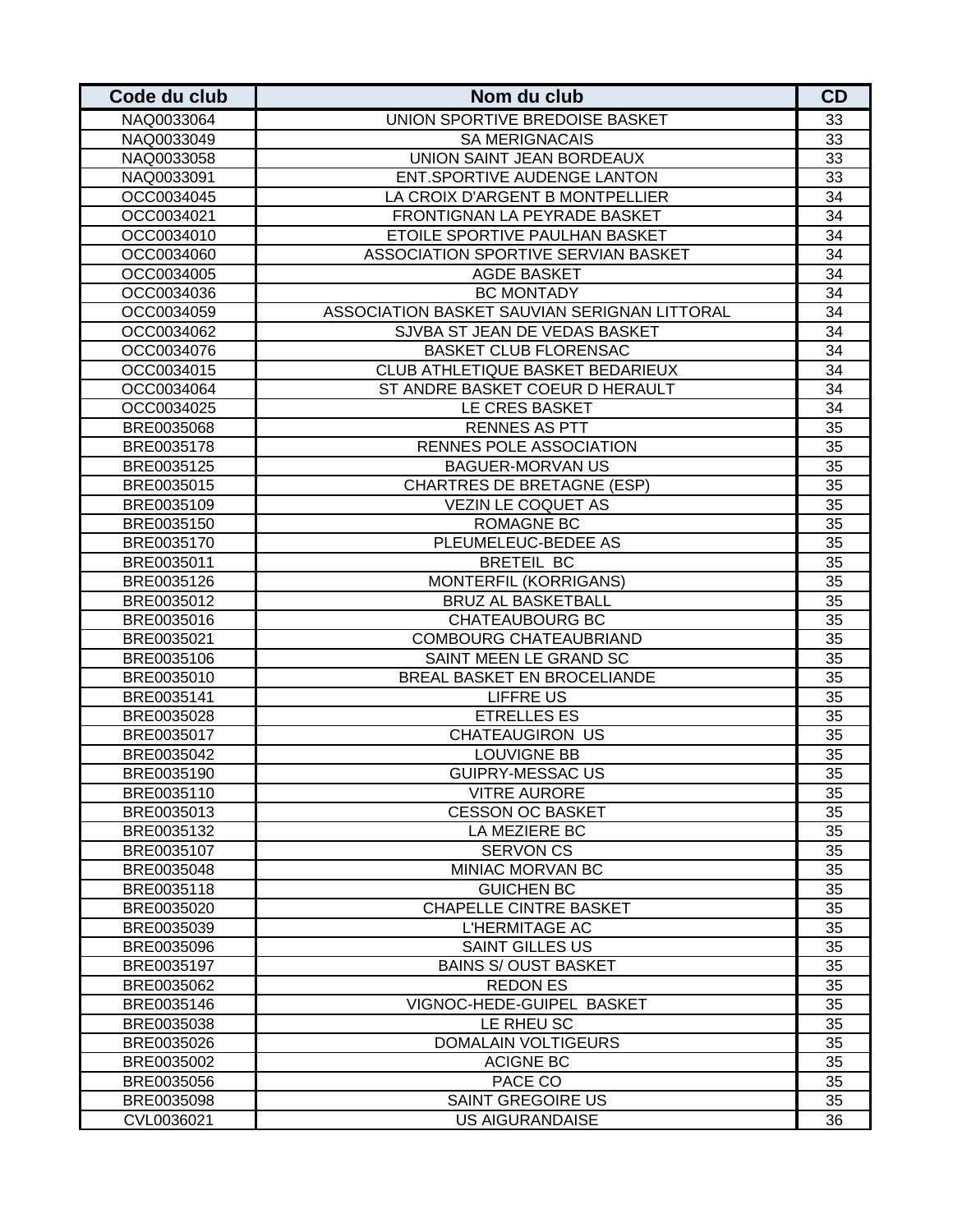| Code du club | Nom du club                                     | <b>CD</b>       |
|--------------|-------------------------------------------------|-----------------|
| CVL0036022   | <b>US ARGENTONNAISE</b>                         | 36              |
| CVL0036026   | <b>BAS CHABRIS</b>                              | 36              |
| CVL0036024   | NEUVY ST SEP. BASKET CLUB                       | 36              |
| CVL0036025   | US LE POINCONNET                                | 36              |
| CVL0036023   | <b>US LA CHATRE</b>                             | 36              |
| CVL0037005   | <b>CES TOURS</b>                                | 37              |
| CVL0037003   | <b>TOURAINE BC</b>                              | 37              |
| CVL0037009   | PL LARICHE LAMARTINE TOURS                      | 37              |
| CVL0037018   | <b>ENT SPORT. BOURGUEIL</b>                     | 37              |
| CVL0037054   | <b>BASKET BALL BOUCHARDAIS</b>                  | 37              |
| CVL0037057   | VAL DE L'INDRE VEIGNE AS                        | 37              |
| CVL0037034   | ALERTE SP. DE MONTLOUIS                         | 37              |
| CVL0037052   | <b>VERETZ LARCAY BASKET</b>                     | 37              |
| CVL0037026   | AV SP. JOCONDIEN                                | 37              |
| CVL0037051   | <b>GS ST PATERNE ST CHRISTOPHE</b>              | 37              |
| CVL0037033   | MONNAIE BASKET CLUB                             | 37              |
| CVL0037015   | USE AVOINE BEAUMONT                             | 37              |
| CVL0037028   | CELTIC LA RICHE BASKET                          | 37              |
| CVL0037044   | AL RS SAINT CYR SUR LOIRE                       | 37              |
| CVL0037042   | SAINT AVERTIN SPORTS                            | 37              |
| ARA0038029   | <b>GRENOBLE BASKET 38</b>                       | 38              |
| ARA0038015   | AVENIR BASKET DAUPHINE                          | 38              |
| ARA0038114   | BASKET DES VALLONS DE LA TOUR                   | 38              |
| ARA0038073   | BC FAVERGES DOLOMIEU                            | 38              |
| ARA0038104   | VEDETTE ST VICTOR DE CESSIEU                    | $\overline{38}$ |
| ARA0038065   | US DE ST EGREVE                                 | 38              |
| ARA0038032   | UJ BASKET MONSTEROUX MILIEU                     | 38              |
| ARA0038020   | AMICALE LAIQUE ECHIROLLES                       | 38              |
| ARA0038003   | AS BASKET BEAUCROISSANT-IZEAUX-RENAGE           | 38              |
| ARA0038035   | <b>BASKET CLUB BAVONNE</b>                      | 38              |
| ARA0038027   | <b>TERRES FROIDES BASKET</b>                    | 38              |
| ARA0038058   | AS TULLINS FURES                                | 38              |
| ARA0038039   | SO PONT DE CHERUY CHARVIEU CHAVANOZ BASKET-BALL | 38              |
| ARA0038057   | BC LA TRONCHE MEYLAN                            | 38              |
| ARA0038031   | <b>CLUB SPORTIF DE JARCIEU</b>                  | 38              |
| ARA0038101   | US BASKET BEAUREPAIRE                           | 38              |
| ARA0038077   | ES FRONTONAS CHAMAGNIEU                         | 38              |
| ARA0038128   | BASKET CLUB DES PORTES DE L'ISERE               | 38              |
| ARA0038087   | <b>BASKET CLUB NIVOLAS</b>                      | 38              |
| ARA0038021   | <b>BBC EYBENS POISAT</b>                        | 38              |
| ARA0038063   | <b>VOREPPE BASKET CLUB</b>                      | 38              |
| ARA0038008   | AS RHODANIENNE                                  | 38              |
| ARA0038119   | BASKET DES CARRIERS ET DU PAYS DE LA PIERRE     | 38              |
| ARA0038052   | SAINT MARTIN D'HERES BASKETBALL                 | 38              |
| ARA0038060   | AS LE VERSOUD                                   | 38              |
| ARA0038122   | <b>ARTAS BASKET CLUB</b>                        | 38              |
| ARA0038124   | <b>CHATONNAY BC DES ETANGS</b>                  | 38              |
| ARA0038028   | ASSOCIATION SPORTIVE SAINT ANDRE BASKET         | 38              |
| ARA0038081   | <b>BASKET CLUB LES ABRETS</b>                   | 38              |
| ARA0038170   | PAYS VOIRONNAIS BASKET CLUB                     | 38              |
| ARA0038121   | <b>BASKET GONCELIN GRESIVAUDAN</b>              | 38              |
| ARA0038025   | SPORTING CLUB DE GIERES                         | 38              |
| ARA0038099   | AVENIR BASKET CLUB DES COULEURS                 | 38              |
|              |                                                 |                 |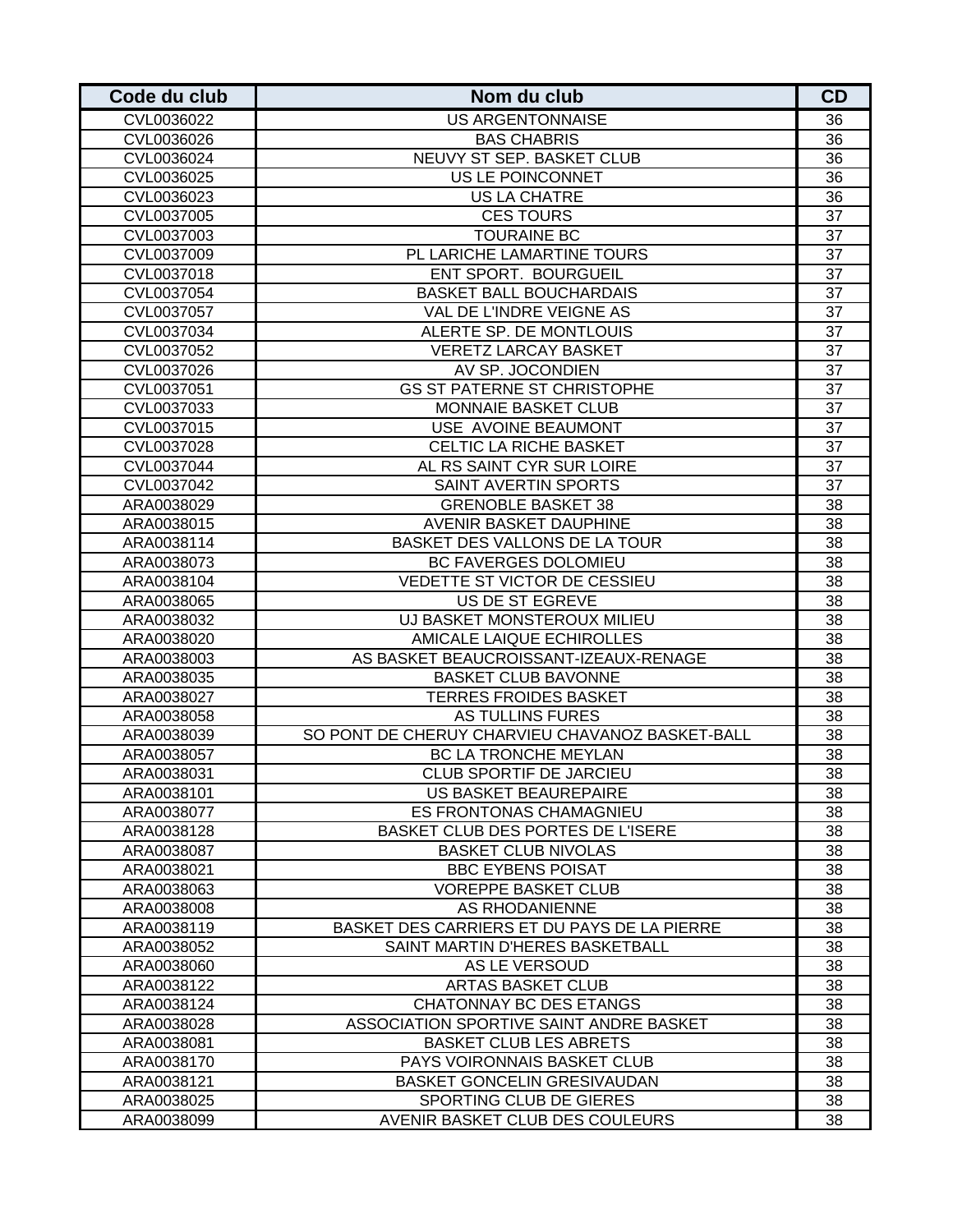| Code du club             | Nom du club                                         | <b>CD</b> |
|--------------------------|-----------------------------------------------------|-----------|
| ARA0038097               | BASKET ESTRABLIN PONT EVEQUE                        | 38        |
| ARA0038133               | AS ST GEORGES ESPERANCHE                            | 38        |
| ARA0038113               | <b>BASKET CLUB DIEMOZ</b>                           | 38        |
| ARA0038018               | <b>BB CROLLES GRESIVAUDAN</b>                       | 38        |
| BFC0039007               | AMICALE LAIQUE LONS LE SAUNIER                      | 39        |
| BFC0039011               | HAUT JURA BASKET ST CLAUDE                          | 39        |
| BFC0039006               | <b>BASKET CUVIER FRASNE</b>                         | 39        |
| BFC0039010               | <b>BASKET CLUB CHAMPAGNOLE</b>                      | 39        |
| BFC0039005               | EVEIL SPORTIF MONTMOROT                             | 39        |
| BFC0039003               | POLIGNY JURA BASKET COMTE                           | 39        |
| NAQ0040155               | <b>CLUB SPORTIF BARCELONN'AIRE</b>                  | 40        |
| NAQ0040032               | ADOUR DAX BASKET                                    | 40        |
| NAQ0040139               | <b>US ROQUEFORT</b>                                 | 40        |
| NAQ0040048               | <b>BASKET LUY ADOUR CLUB</b>                        | 40        |
| NAQ0040066               | MIMIZAN BASKET CLUB                                 | 40        |
| NAQ0040149               | <b>UNION BASKET PONTENAISE</b>                      | 40        |
| NAQ0040016               | <b>CLUB BASKET DES PETITES LANDES</b>               | 40        |
| NAQ0040046               | <b>REAL CHALOSSAIS</b>                              | 40        |
| NAQ0040024               | <b>ASSOCIATION BASKET CASTETS</b>                   | 40        |
| NAQ0040118               | <b>BASKET LESPERON</b>                              | 40        |
| NAQ0040059               | RACING CLUB LINXOIS                                 | 40        |
| NAQ0040037               | <b>BASKET ARRIGANS</b>                              | 40        |
| NAQ0040026               | <b>CAUNEILLE BASKET D'ORTHE</b>                     | 40        |
| NAQ0040002               | AMOU BONNEGARDE NASSIET                             | 40        |
| NAQ0040089               | CFR PRECHACQ LES BAINS                              | 40        |
| NAQ0040025               | <b>CAUNA SOUPROSSE AURICE</b>                       | 40        |
| NAQ0040045               | CTC CAP DE GASCOGNE                                 | 40        |
| NAQ0040013               | <b>BISCARROSSE OLYMPIQUE BASKET</b>                 | 40<br>40  |
| NAQ0040034<br>NAQ0040092 | HAGETMAU DOAZIT CHALOSSE<br>US SAINT CRICQ CHALOSSE | 40        |
| NAQ0040036               | UNION SPORTIVE DE L'ADOUR 40                        | 40        |
| CVL0041004               | ADA BLOIS BASKET 41                                 | 41        |
| CVL0041016               | SAINT-SULPICE BASKET                                | 41        |
| CVL0041015               | AL SAINT OUEN BASKET                                | 41        |
| CVL0041019               | <b>USCF LES MONTILS</b>                             | 41        |
| CVL0041012               | S.M.S. ROMORANTIN                                   | 41        |
| CVL0041033               | ASJ BASKET LA CHAUSSEE ST VICTOR                    | 41        |
| CVL0041027               | <b>VINEUIL SPORTS BASKET</b>                        | 41        |
| CVL0041045               | LAMOTTE BASKET ASSOCIATION                          | 41        |
| CVL0041010               | RUCHE DE NOUAN                                      | 41        |
| CVL0041039               | ES CHEVERNY-COUR CHEVERNY                           | 41        |
| CVL0041005               | EVEIL DE CONTRES                                    | 41        |
| ARA0042033               | ST ROMAIN LE PUY A                                  | 42        |
| ARA0042019               | ASSOCIATION SPORTIVE MAGIQUE BASKET                 | 42        |
| ARA0042054               | ST ETIENNE MONTAUD                                  | 42        |
| ARA0042047               | <b>FEURS EF</b>                                     | 42        |
| ARA0042020               | PONTOISE ULR BASKET ST JUST ST RAMBERT              | 42        |
| ARA0042206               | COTE ROANNAISE ALLIANCE BASKET                      | 42        |
| ARA0042070               | ST CHAMOND BASKET VALLEE DU GIER                    | 42        |
| ARA0042194               | CHAVANAY BASKET AS                                  | 42        |
| ARA0042039               | PELUSSIN BC                                         | 42        |
| ARA0042004               | MONTBRISON FEMININES BC                             | 42        |
| ARA0042003               | ST JEAN BONNEFONDS AVANT GARDE BASKET               | 42        |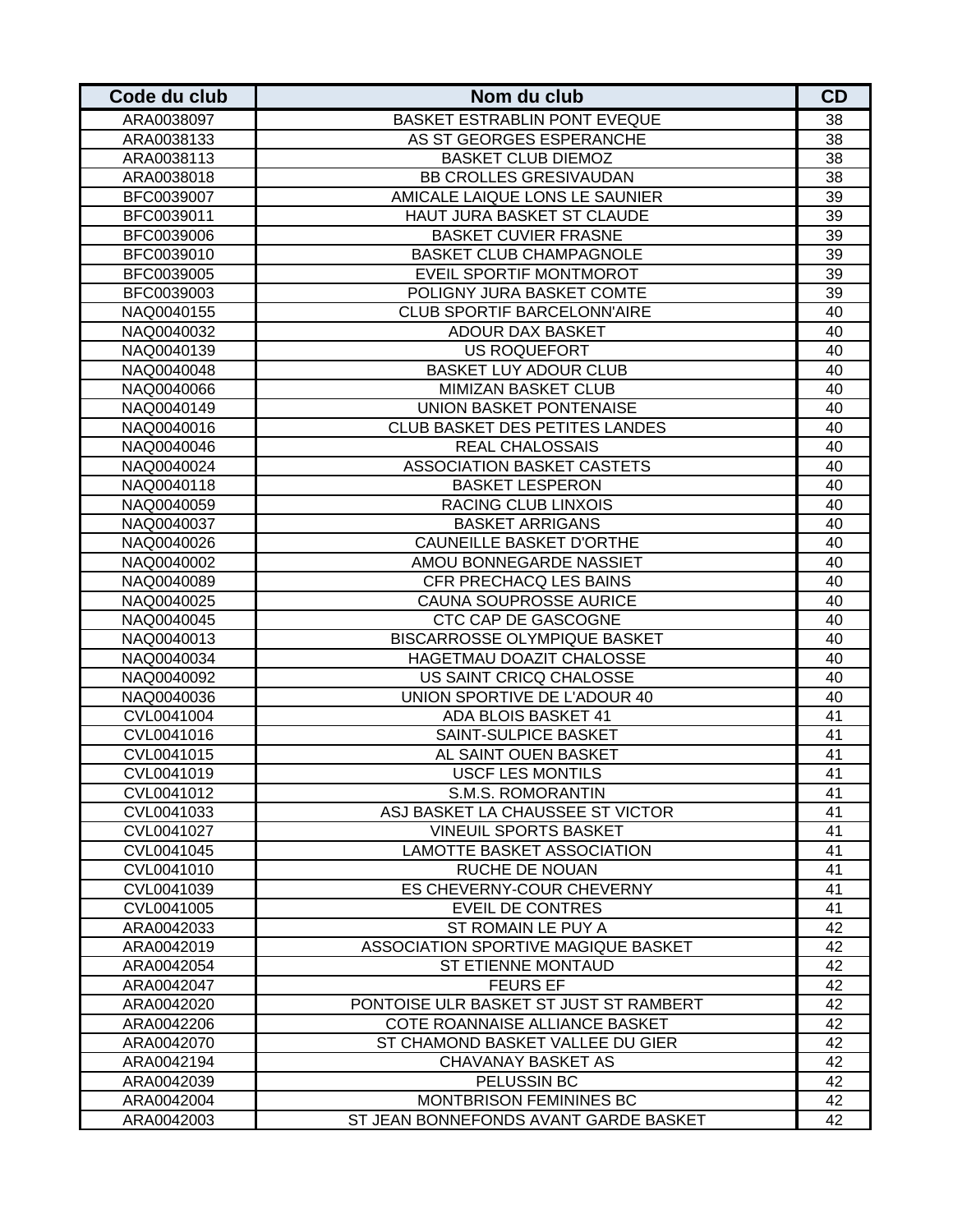| Code du club | Nom du club                            | <b>CD</b> |
|--------------|----------------------------------------|-----------|
| ARA0042084   | <b>ST MARCELLIN BC</b>                 | 42        |
| ARA0042081   | FIRMINY CHAZEAU-FAYOL AL               | 42        |
| ARA0042042   | RIVE DE GIER CCSL                      | 42        |
| ARA0042026   | ROZIER EN DONZY AS                     | 42        |
| ARA0043004   | ASM BASKET LE PUY EN VELAY 43 AUVERGNE | 43        |
| ARA0043019   | MONISTROL BASKET U.S.                  | 43        |
| ARA0043026   | ST PAULIEN SPBCPA                      | 43        |
| ARA0043009   | <b>BEAUZAC AVENIR BASKET</b>           | 43        |
| PDL0044011   | AL GARENNES NANTES                     | 44        |
| PDL0044032   | AS TOUTES AIDES NANTES                 | 44        |
| PDL0044108   | <b>ASPTT NANTES</b>                    | 44        |
| PDL0044072   | SAINT ANDRE BASKET BALL                | 44        |
| PDL0044214   | TREILLIERES BASKET CLUB                | 44        |
| PDL0044176   | ELAN FAYEN FAY DE BRETAGNE             | 44        |
| PDL0044152   | ST SAUVEUR BOUVRON                     | 44        |
| PDL0044085   | MONTBERT GENESTON LE BIGNON B.         | 44        |
| PDL0044057   | <b>ANETZ BASKET</b>                    | 44        |
| PDL0044148   | PAYS D'ANCENIS BASKET                  | 44        |
| PDL0044250   | PORNIC BASKET ST MICHEL                | 44        |
| PDL0044135   | ETOILE SPORTIVE DE COUERON             | 44        |
| PDL0044191   | <b>ERDRE BASKET CLUB</b>               | 44        |
| PDL0044104   | <b>BEAUJOIRE BASKET CLUB</b>           | 44        |
| PDL0044165   | <b>UNION BASKET LOGNE</b>              | 44        |
| PDL0044086   | <b>GUERANDE BASKET</b>                 | 44        |
| PDL0044245   | <b>CASSON BASKET CLUB</b>              | 44        |
| PDL0044004   | <b>REZE BASKET 44</b>                  | 44        |
| PDL0044113   | AMICALE SAINT LYPHARD                  | 44        |
| PDL0044171   | US THOUAREENNE THOUARE                 | 44        |
| PDL0044020   | <b>ASSOCIATION BC DERVALAIS</b>        | 44        |
| PDL0044010   | LES FRECHETS BC ST NAZAIRE             | 44        |
| PDL0044001   | <b>BASKET CLUB BASSE LOIRE</b>         | 44        |
| PDL0044159   | SPORTING CLUB ORVAULT                  | 44        |
| PDL0044631   | BASKET CLUB MISSILLAC LA CHAPELLE      | 44        |
| PDL0044162   | SAINT HERBLAIN BASKET CLUB             | 44        |
| PDL0044046   | <b>EB SORINIERES</b>                   | 44        |
| PDL0044219   | SAINT MARS DU DESERT                   | 44        |
| PDL0044088   | US PONT SAINT MARTIN BASKET            | 44        |
| PDL0044164   | US CHAPELLE BASSE MER                  | 44        |
| PDL0044049   | ASSO OUDON                             | 44        |
| PDL0044161   | FALLERON TOUVOIS BASKET CLUB           | 44        |
| CVL0045059   | ORLEANS PIEDS BLANCS LES AYDES         | 45        |
| CVL0045058   | ORLEANS LOIRET BASKET ASSOCIATION      | 45        |
| CVL0045050   | MEUNG SUR LOIRE LA MAGDUNOISE          | 45        |
| CVL0045045   | AMICALE NEUVILLE AUX BOIS              | 45        |
| CVL0045044   | <b>USM MONTARGIS</b>                   | 45        |
| CVL0045041   | US LA FERTE BASKET                     | 45        |
| CVL0045040   | ACB LA CHAPELLE                        | 45        |
| CVL0045063   | PUISEAUX AS                            | 45        |
| CVL0045034   | <b>CJF LES AUBRAIS</b>                 | 45        |
| CVL0045020   | CHECY JEUNESSE SPORTIVE                | 45        |
| CVL0045094   | <b>TRAINOU AS</b>                      | 45        |
| CVL0045032   | <b>US FAY BASKET</b>                   | 45        |
| CVL0045029   | ABEILLE DE GIEN                        | 45        |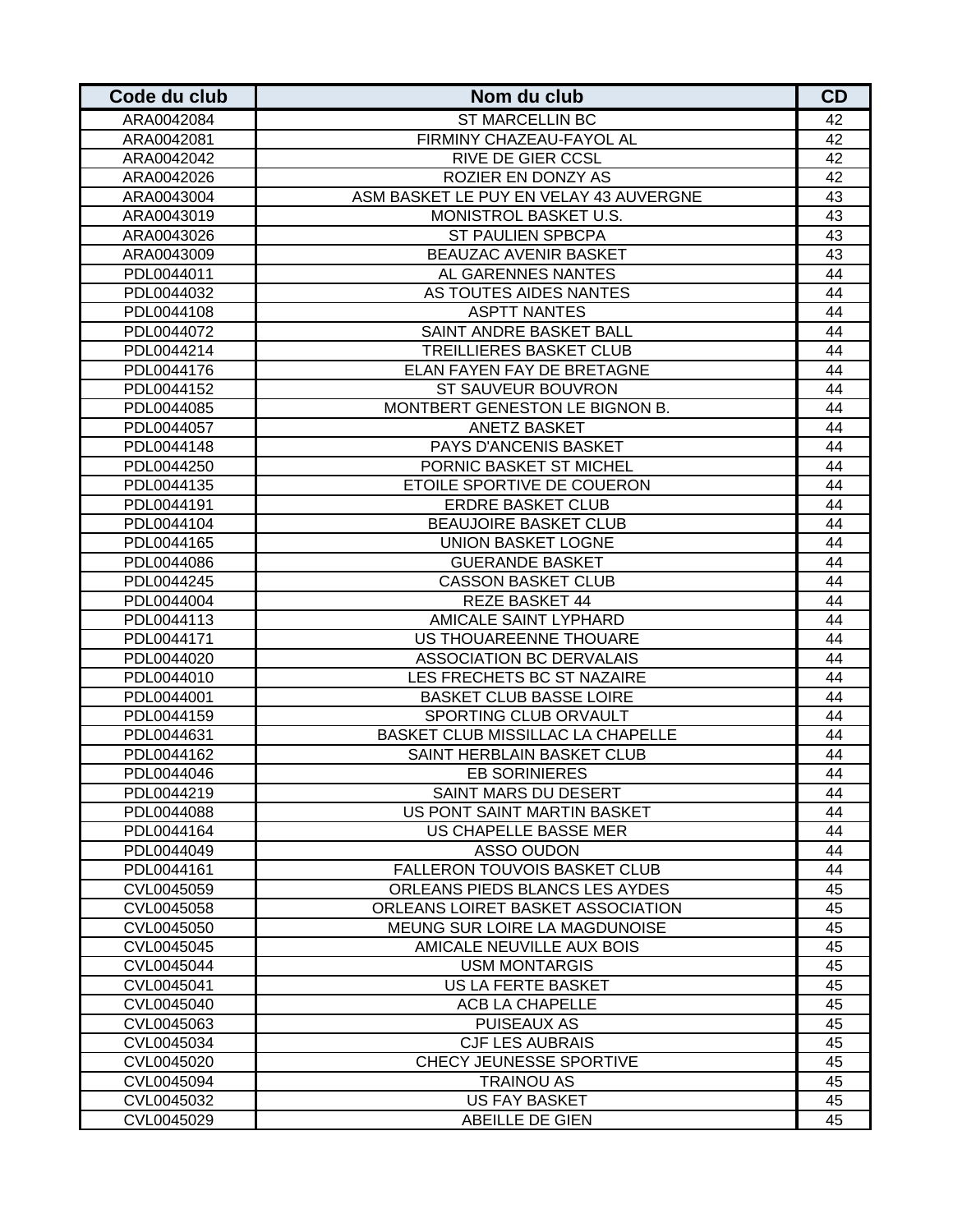| Code du club | Nom du club                            | <b>CD</b> |
|--------------|----------------------------------------|-----------|
| CVL0045077   | SAINT DENIS DE L'HOTEL ASM             | 45        |
| CVL0045091   | <b>SULLY SUR LOIRE CSM</b>             | 45        |
| CVL0045084   | SAINT JEAN LE BLANC BASKET             | 45        |
| CVL0045205   | <b>MJC VILLEMANDEUR</b>                | 45        |
| CVL0045010   | <b>BOIGNY BC</b>                       | 45        |
| OCC4682022   | PRADINES LOT BASKET                    | 46        |
| OCC4682002   | <b>CAUSSE BOURIANE BASKET</b>          | 46        |
| NAQ0047099   | <b>AGEN BASKET CLUB</b>                | 47        |
| NAQ0047017   | LES MIMOSAS BRUCHOIS                   | 47        |
| NAQ0047046   | ASSOCIATION LA PENNOISE                | 47        |
| NAQ0047038   | BASKET CLUB MEZIN MONCRABEAU           | 47        |
| NAQ0047037   | GARONNE AVENIR BASKET DU MARMANDAIS    | 47        |
| NAQ0047067   | BEYSSAC BEAUPUY MARMANDE               | 47        |
| NAQ0047095   | VAL D'ALBRET BASKET                    | 47        |
| NAQ0047058   | <b>LES LILAS SERIGNACAIS</b>           | 47        |
| NAQ0047035   | <b>BC LAYRAC ASTAFFORT</b>             | 47        |
| NAQ0047070   | <b>BASKET CUZORN FUMEL LIBOS</b>       | 47        |
| NAQ0047015   | ELAN SPORTIF BOE / BON ENCONTRE        | 47        |
| PDL0049083   | <b>NEUVY EN MAUGES</b>                 | 49        |
| PDL0049152   | <b>BEAUCOUZE</b>                       | 49        |
| PDL0049080   | <b>EVRE BASKET CLUB</b>                | 49        |
| PDL0049041   | <b>CHEMILLE</b>                        | 49        |
| PDL0049066   | <b>JUMELLIERE</b>                      | 49        |
| PDL0049088   | PONTS DE CE BASKET                     | 49        |
| PDL0049143   | SAINTE GEMMES SUR LOIRE                | 49        |
| PDL0049180   | LAMBOISIERES-MARTIN BASKET             | 49        |
| PDL0049113   | <b>MOINE BASKET CLUB</b>               | 49        |
| PDL0049079   | MONTREUIL BELLAY                       | 49        |
| PDL0049067   | <b>LANDEMONT ELAN DES MAUGES</b>       | 49        |
| PDL0049186   | SAINT LEGER SOUS CHOLET                | 49        |
| PDL0049124   | <b>TESSOUALLE</b>                      | 49        |
| PDL0049045   | CHOLET JF                              | 49        |
| PDL0049106   | ST JEAN DES MAUVRETS                   | 49        |
| PDL0049037   | <b>CHATEAUNEUF SUR SARTHE</b>          | 49        |
| PDL0049131   | <b>AVENIR TREMENTINES BASKET</b>       | 49        |
| PDL0049074   | <b>MAULEVRIER</b>                      | 49        |
| PDL0049009   | ASSOCIATION VAL D'ERDRE AUXENCE BASKET | 49        |
| PDL0049028   | ENVOL BASKET BECON ST CLEMENT          | 49        |
| PDL0049091   | <b>POUEZE</b>                          | 49        |
| PDL0049032   | <b>CHAMP SUR LAYON</b>                 | 49        |
| PDL0049109   | <b>LAYON BASKET CLUB</b>               | 49        |
| PDL0049116   | SAUMUR LOIRE BASKET 49                 | 49        |
| PDL0049077   | STADE OLYMPIQUE CANDE LOIRE BASKET     | 49        |
| PDL0049096   | ROUSSAY VILLEDIEU                      | 49        |
| PDL0049170   | SAINT ANDRE DE LA MARCHE BASKET        | 49        |
| PDL0049026   | <b>CANTENAY EPINARD</b>                | 49        |
| PDL0049040   | <b>CHAZE SUR ARGOS</b>                 | 49        |
| PDL0049110   | SAINT MARTIN DU BOIS USJA              | 49        |
| PDL0049082   | <b>MURS ERIGNE BASKET CLUB</b>         | 49        |
| PDL0049087   | POMJEANNAIS BASKET CLUB                | 49        |
| PDL0049050   | <b>CORON/SALLE DE VIHIERS</b>          | 49        |
| PDL0049054   | DOUE LA FONTAINE                       | 49        |
| PDL0049130   | <b>TRELAZE BASKET</b>                  | 49        |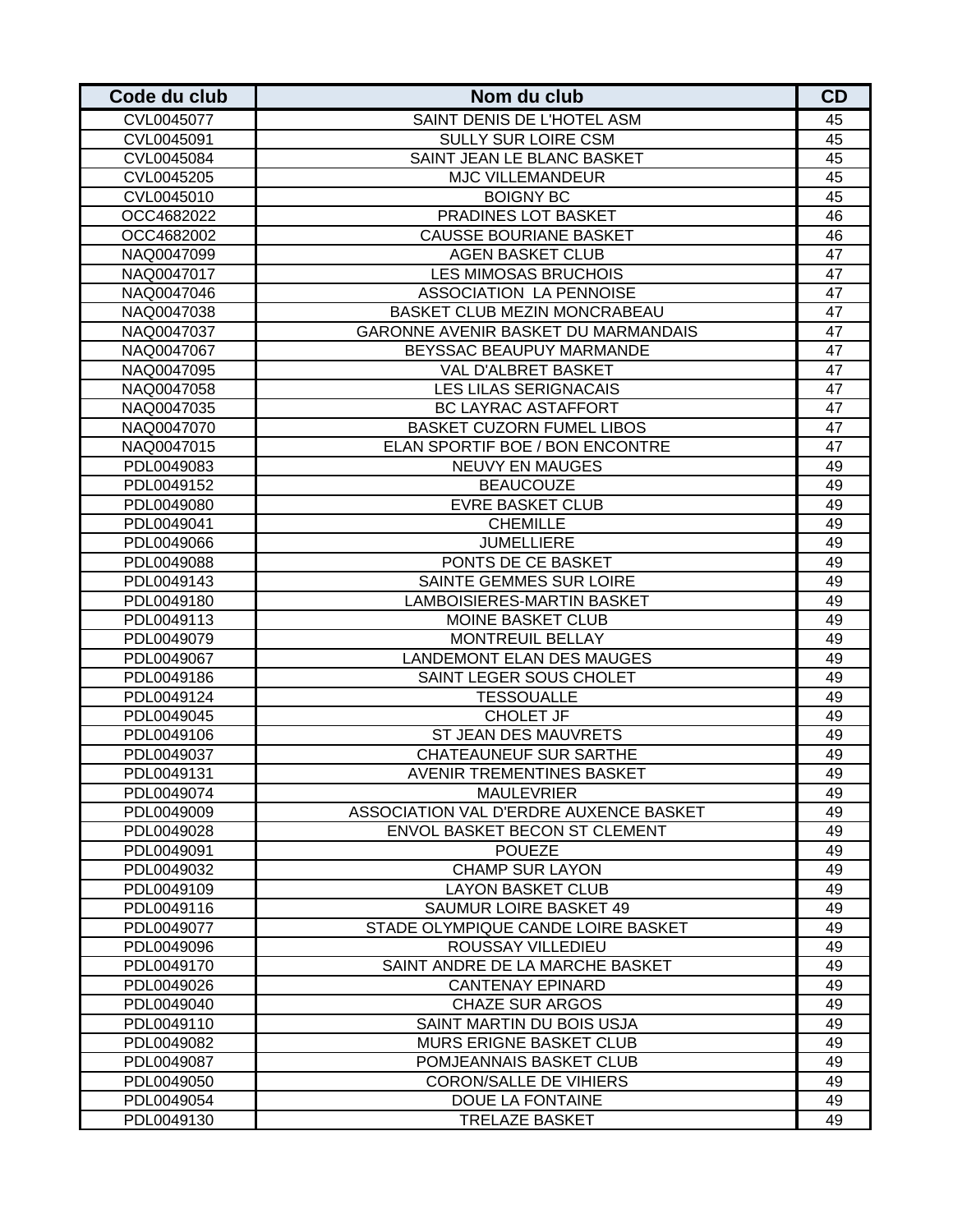| Code du club | Nom du club                           | CD |
|--------------|---------------------------------------|----|
| NOR0050018   | STADE SAINT LOIS MANCHE               | 50 |
| NOR0050009   | <b>CHERBOURG BASKET BALL</b>          | 50 |
| NOR0050013   | PL TOURLAVILLE BASKET                 | 50 |
| NOR0050019   | U.S. T. BASKET EQUEURDREVILLE         | 50 |
| NOR0050038   | ASS OMNI CANTONALE ST JAMES           | 50 |
| NOR0050016   | SAINT MICHEL D'AVRANCHES              | 50 |
| NOR0050043   | POINTE COTENTIN BASKET                | 50 |
| NOR0050030   | BC FLAMANVILLE LES PIEUX              | 50 |
| NOR0050008   | <b>BASKET CLUB BRECEEN</b>            | 50 |
| NOR0050032   | <b>GRANVILLE BASKET CLUB</b>          | 50 |
| NOR0050039   | PERCY TESSY BASKET                    | 50 |
| NOR0050031   | ASSUN BASKET CLUB DE LA HAGUE         | 50 |
| NOR0050021   | UNION SPORTIVE LA GLACERIE            | 50 |
| NOR0050025   | <b>AGNEAUX BASKET CLUB</b>            | 50 |
| GES0051011   | ESPE BASKET CHALONS EN CHAMPAGNE      | 51 |
| GES0051015   | REIMS CHAMPAGNE BASKET                | 51 |
| GES0051022   | AS AMATEUR TINQUEUX BASKET            | 51 |
| GES1052508   | AS BASKET WASSEYEN                    | 52 |
| PDL0053049   | <b>LAVAL FRANCS ARCHERS</b>           | 53 |
| PDL0053006   | <b>LAVAL US</b>                       | 53 |
| PDL0053002   | <b>STADE LAVALLOIS Basket</b>         | 53 |
| PDL0053056   | <b>MAYENNAIS CA</b>                   | 53 |
| PDL0053027   | <b>SUD MAYENNE BASKET</b>             | 53 |
| PDL0053057   | SOULGÉ JEANNE D'ARC                   | 53 |
| PDL0053025   | COSSE Avant Garde                     | 53 |
| PDL0053026   | ÉVRON Alerte                          | 53 |
| PDL0053007   | ST BERTHEVIN US Basket                | 53 |
| PDL0053060   | L'HUISSERIE BA                        | 53 |
| GES0054043   | AS HAUT DU LIEVRE NANCY               | 54 |
| GES0054011   | SLUC NANCY BASKET ASSOCIATION         | 54 |
| GES0054020   | <b>DOMBASLE BASKET</b>                | 54 |
| GES0054014   | <b>BACCARAT RAON BASKET</b>           | 54 |
| GES0054006   | <b>BASKET-CLUB HOUDEMONT</b>          | 54 |
| GES0054025   | AVANT-GARDE PORTOISE BASKET           | 54 |
| GES0054015   | SAINT MARTIN BASKET BAYON             | 54 |
| GES0054016   | AC BLAINVILLE DAMELEVIERES            | 54 |
| GES0054019   | OMNI SPORTS FROUARD POMPEY            | 54 |
| GES0054035   | <b>BASKET CLUB LONGWY REHON</b>       | 54 |
| GES0054010   | LA PORTE VERTE BASKET                 | 54 |
| GES0054054   | <b>BASKET CLUB LIVERDUN</b>           | 54 |
| GES0054012   | VANDOEUVRE BASKETBALL                 | 54 |
| GES0054051   | <b>BASKET CLUB TUCQUENOIS</b>         | 54 |
| GES0054024   | LUDRES PONT ST VINCENT BASKET CL      | 54 |
| GES0054033   | UNION SPORTIVE JARNISY SECTION BASKET | 54 |
| GES0054021   | <b>BASKET CLUB GONDREVILLE</b>        | 54 |
| GES0054026   | <b>ESPERANCE TOUL</b>                 | 54 |
| GES0054044   | JOEUF HOMECOURT BASKET                | 54 |
| GES0054038   | <b>GS ARNAVILLE NOVEANT</b>           | 54 |
| GES0055010   | <b>BCV VERDUN</b>                     | 55 |
| BRE0056036   | <b>UCKNEF VANNES BASKET</b>           | 56 |
| BRE0056002   | <b>CEP LORIENT BASKET</b>             | 56 |
| BRE0056590   | <b>GOURIN BC</b>                      | 56 |
| BRE0056081   | SAINT LEON GLENAC                     | 56 |
|              |                                       |    |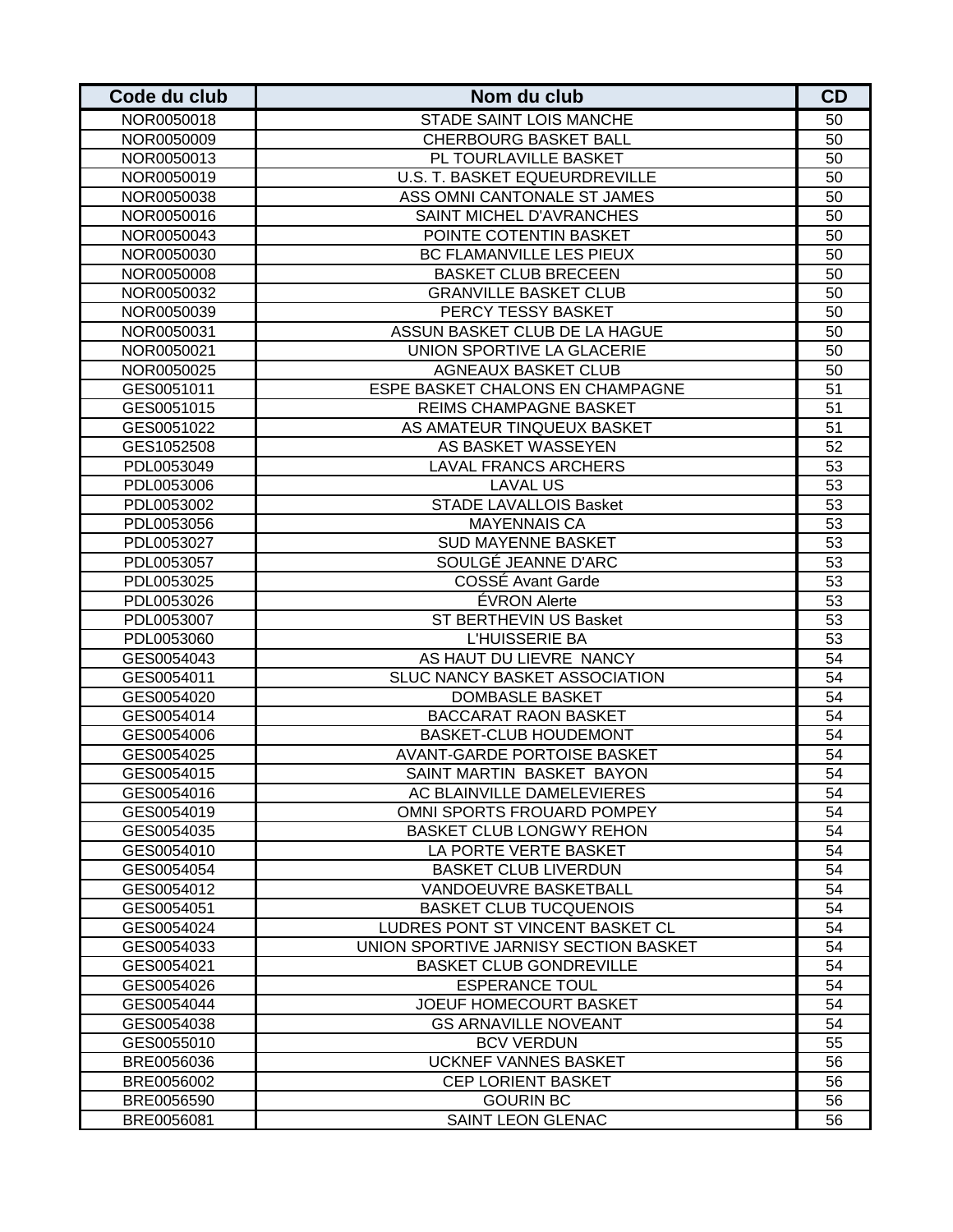| Code du club | Nom du club                               | <b>CD</b> |
|--------------|-------------------------------------------|-----------|
| BRE0056057   | PLUVIGNER BB                              | 56        |
| BRE0056041   | BASKET CLUB BZH RIEUX ST-DOLAY            | 56        |
| BRE0056026   | <b>GUER (LES ENFANTS)</b>                 | 56        |
| BRE0056019   | PLC AURAY BASKET                          | 56        |
| BRE0056075   | PLUMELEC BC                               | 56        |
| BRE0056084   | <b>CSC BASKET REGUINY</b>                 | 56        |
| BRE0056007   | PL LOCMIQUELIC                            | 56        |
| BRE0056021   | <b>BC HENNEBONTAIS</b>                    | 56        |
| BRE0056012   | <b>BC PLOERMEL</b>                        | 56        |
| BRE0056082   | <b>US PLOEREN</b>                         | 56        |
| BRE0056067   | ES SAINT AVE BASKET                       | 56        |
| GES0057036   | <b>USBB UCKANGE</b>                       | 57        |
| GES0057005   | <b>CEPS BEHREN</b>                        | 57        |
| GES0057024   | CTC CHARBON BEHREN FOLKLING               | 57        |
| GES0057034   | <b>US SILVANGE BASKET</b>                 | 57        |
| GES0057017   | <b>DISTRICT BASKET CLUB</b>               | 57        |
| GES0057006   | LOISIRS SPORT MONTIGNY                    | 57        |
| GES0057057   | LONGEVILLE ET ST AVOLD BASKET             | 57        |
| BFC0058017   | ETOILE SPORTIVE DONZIAISE BASKET          | 58        |
| BFC0058016   | A POUGUOISE DE BASKET B                   | 58        |
| BFC0058011   | US CHARITOISE BASKET                      | 58        |
| HDF0059233   | <b>LILLE BASKET</b>                       | 59        |
| HDF0059612   | LILLE SUD BASKET-BALL SPORTING CLUB       | 59        |
| HDF0059077   | ANNOEULLIN B C                            | 59        |
| HDF0059091   | <b>LOOSSOIS BASKET CLUB</b>               | 59        |
| HDF0059157   | BASKET FEMININ ESCAUDAIN PORTE DU HAINAUT | 59        |
| HDF0059171   | CO TRITH BASKET PORTE DU HAINAUT          | 59        |
| HDF0059040   | <b>AVENIR BASKET FLERSOIS</b>             | 59        |
| HDF0059139   | WAVRIN WEPPES BASKET BALL                 | 59        |
| HDF0059043   | AMICALE BASKET PECQUENCOURT               | 59        |
| HDF0059005   | FLINES LEZ RACHES BC                      | 59        |
| HDF0059115   | LILLE METROPOLE BASKET CLUBS              | 59        |
| HDF0059224   | <b>OSTRICOURT ASB</b>                     | 59        |
| HDF0059162   | <b>HORNAINGEOIS BC</b>                    | 59        |
| HDF0059055   | <b>CAPPELLE BC</b>                        | 59        |
| HDF0059100   | SAINGHIN WEPPES LCJMPT                    | 59        |
| HDF0059199   | <b>SANTES BB</b>                          | 59        |
| HDF0059018   | <b>CARNIERES BC</b>                       | 59        |
| HDF0059216   | ASC DENAIN VOLTAIRE PORTE DU HAINAUT      | 59        |
| HDF0059071   | BCT BASKET CLUB TETEGHEM                  | 59        |
| HDF0059125   | TEMPLEUVE L P                             | 59        |
| HDF0059134   | <b>BAILLEULOIS B C</b>                    | 59        |
| HDF0059080   | SPORTS OUVRIERS ARMENTIEROIS              | 59        |
| HDF0059177   | ORCHESIEN B C                             | 59        |
| HDF0059092   | <b>HAUBOURDIN CG</b>                      | 59        |
| HDF0059120   | SAINT ANDRE US                            | 59        |
| HDF0059022   | LE CATEAU C J BB                          | 59        |
| HDF0059127   | <b>TOUFFLERS CSP</b>                      | 59        |
| HDF0059111   | MOUVAUX ABC                               | 59        |
| HDF0059049   | USAC SOMAIN MARCHIENNES BASKETBALL        | 59        |
| HDF0059034   | DORIGNIES DOUAI AAE                       | 59        |
| HDF0059009   | <b>GAYANT BASKET</b>                      | 59        |
| HDF0059107   | MARCQ EN BAROEUL ASJ                      | 59        |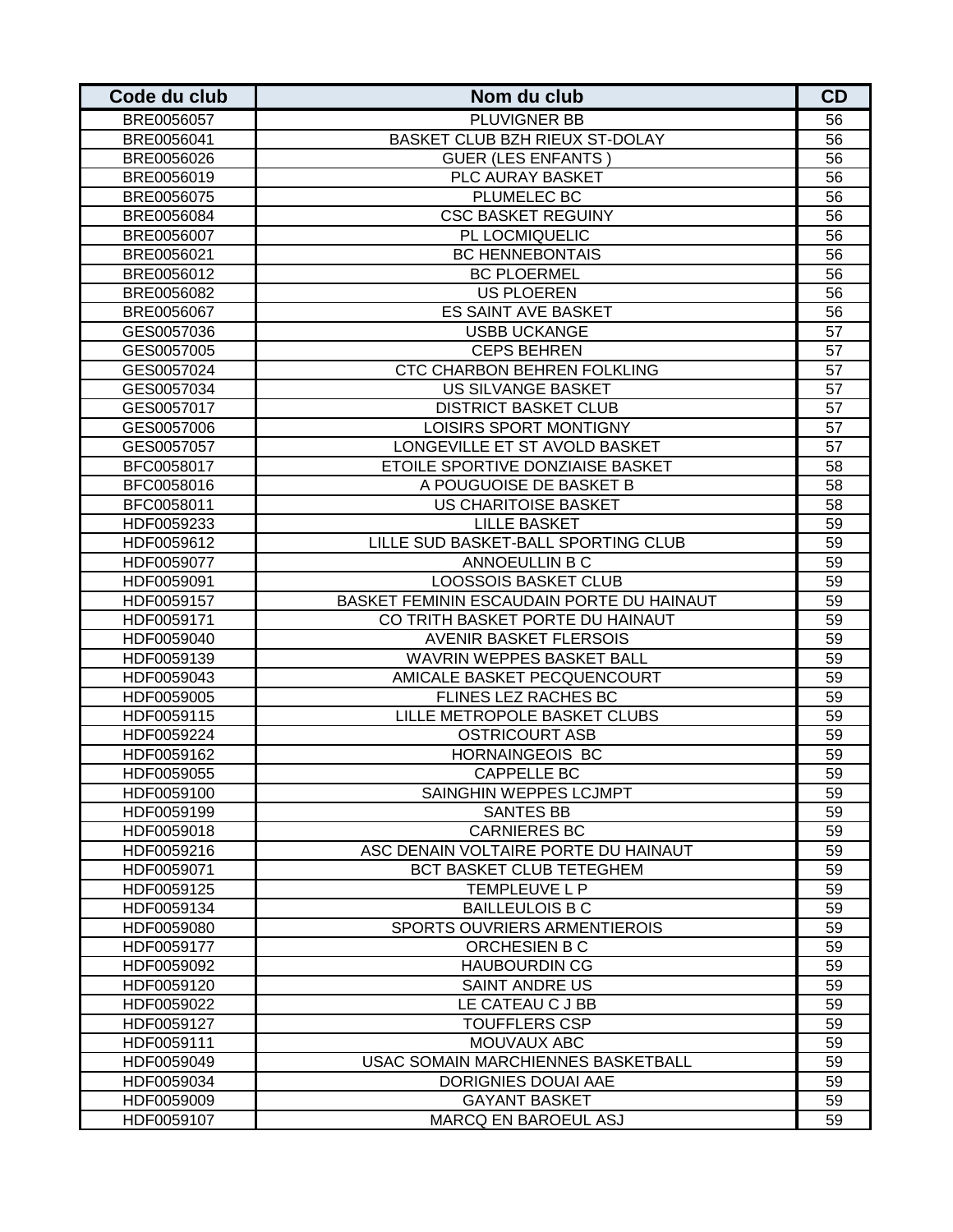| Code du club | Nom du club                                               | <b>CD</b> |
|--------------|-----------------------------------------------------------|-----------|
| HDF0059050   | <b>CUINCY ASB</b>                                         | 59        |
| HDF0059047   | RAIMBEAUCOURT CSL                                         | 59        |
| HDF0059147   | <b>BEUVRAGES USM</b>                                      | 59        |
| HDF0059012   | UNION SPORTIVE MAUBEUGE BASKET BALL                       | 59        |
| HDF0059068   | ST PIERREBROUCK AL                                        | 59        |
| HDF0059109   | <b>MERVILLE S B B</b>                                     | 59        |
| HDF0059020   | <b>FERRIEROIS BC</b>                                      | 59        |
| HDF0059240   | <b>BASKET CLUB MARLY</b>                                  | 59        |
| HDF0059103   | <b>RONCHIN B C</b>                                        | 59        |
| HDF0059087   | <b>CYSOING SAINGHIN BOUVINES BASKET</b>                   | 59        |
| HDF0059169   | SAINT SAULVE BC                                           | 59        |
| HDF0059108   | PROVIN BC                                                 | 59        |
| HDF0059190   | COEUR DE FLANDRE BASKET BALL                              | 59        |
| HDF0059063   | <b>GRAVELINES B F</b>                                     | 59        |
| HDF0060007   | <b>BEAUVAIS BCO</b>                                       | 60        |
| HDF0060018   | AGGLOMERATION CREILLOISE BASKET                           | 60        |
| HDF0060021   | <b>MONTATAIRE BB</b>                                      | 60        |
| HDF0060039   | NOGENT BBC                                                | 60        |
| HDF0060064   | <b>BC VEXIN-THELLE</b>                                    | 60        |
| HDF0060011   | <b>ASCC MARGNY</b>                                        | 60        |
| HDF0060034   | US ST LEU D'ESSERENT BB                                   | 60        |
| HDF0060003   | <b>BCI ATTICHY</b>                                        | 60        |
| HDF0060043   | <b>VERBERIE BC</b>                                        | 60        |
| HDF0060041   | <b>NOAILLES BBA</b>                                       | 60        |
| HDF0060025   | <b>BCC NANTEUIL LE HAUDOUIN</b>                           | 60        |
| HDF0060002   | ROCKETS RESSONS BASKET                                    | 60        |
| HDF0060033   | <b>BB LA CROIX ST OUEN</b>                                | 60        |
| HDF0060027   | CERCLE SPORTIF DE PONTPOINT ET PONT STE MAXENCE (C.S.2.P) | 60        |
| HDF0060055   | <b>CRAB BRENOUILLE</b>                                    | 60        |
| HDF0060010   | STADE COMPIEGNOIS BB                                      | 60        |
| NOR0061002   | <b>BC ALENCONNAIS</b>                                     | 61        |
| NOR0061009   | <b>DAMIGNY BASKET</b>                                     | 61        |
| NOR0061003   | <b>BAYARD ARGENTAN</b>                                    | 61        |
| NOR0061004   | PATRONAGE LAIQUE D'ARGENTAN                               | 61        |
| NOR0061008   | BASKET CLUB DU PAYS DE LA RISLE                           | 61        |
| NOR0061014   | Association Basket Club de Mortagne                       | 61        |
| NOR0061025   | <b>BASKET BALL FERTOIS</b>                                | 61        |
| HDF0062003   | <b>BASKET CLUB VIOLAINES</b>                              | 62        |
| HDF0062028   | <b>ACLPAB CALAIS</b>                                      | 62        |
| HDF0062147   | AL COQUELLES BASKET                                       | 62        |
| HDF0062019   | COTE D'OPALE BASKET CALAIS                                | 62        |
| HDF0062170   | <b>ES BLERIOT BASKET CLUB</b>                             | 62        |
| HDF0062067   | <b>BC SAINT POLOIS</b>                                    | 62        |
| HDF0062030   | OLYMPIQUE HESDIN MARCONNE                                 | 62        |
| HDF0062046   | AAE EVIN MALMAISON                                        | 62        |
| HDF0062145   | BC AIX NOULETTE BASKET                                    | 62        |
| HDF0062012   | BC ST MARTIN LES BOULOGNE                                 | 62        |
| HDF0062020   | BC OYE PLAGE MARITIME                                     | 62        |
| HDF0062043   | <b>ASOB CARVINOIS</b>                                     | 62        |
| HDF0062087   | <b>BC ST NICOLAS ARRAS</b>                                | 62        |
| HDF0062154   | ALFB MARQUISE                                             | 62        |
| HDF0062114   | <b>FERQUES BASKET CLUB</b>                                | 62        |
| HDF0062034   | BC NOEUX LES MINES                                        | 62        |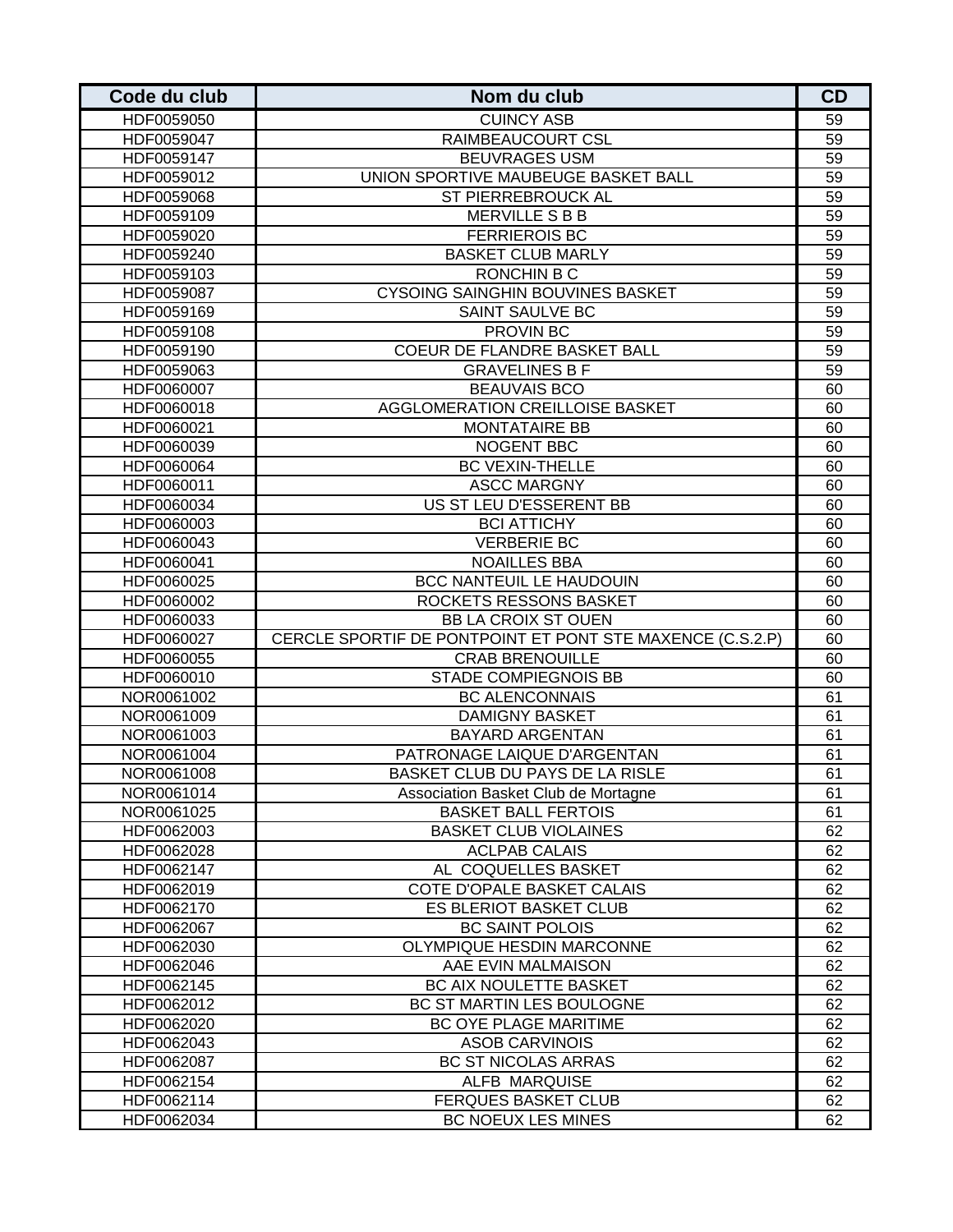| Code du club             | Nom du club                                           | <b>CD</b> |
|--------------------------|-------------------------------------------------------|-----------|
| HDF0062050               | <b>OBC FRETHUN</b>                                    | 62        |
| HDF0062075               | <b>BERCK/RANG DU FLIERS</b>                           | 62        |
| HDF0062013               | <b>BASKET CLUB ARDRES</b>                             | 62        |
| HDF0062106               | CERCLE LAIQUE DE BARLIN                               | 62        |
| HDF0062066               | AS ETAPLES BASKET                                     | 62        |
| HDF0062153               | RINXENT HYDREQUENT BC                                 | 62        |
| HDF0062018               | BC LOOS EN GOHELLE                                    | 62        |
| HDF0062129               | <b>SAMER BASKET CLUB</b>                              | 62        |
| HDF0062152               | <b>EOBC WIMILLE WIMEREUX</b>                          | 62        |
| ARA0063074               | STADE CLERMONTOIS BASKET AUVERGNE                     | 63        |
| ARA0063010               | STADE CLERMONTOIS BASKET FEMININ                      | 63        |
| ARA0063008               | <b>US BEAUMONT</b>                                    | 63        |
| ARA0063021               | US CHAURIAT VERTAIZON                                 | 63        |
| ARA0063019               | AS CHATEAUGAY BASKET                                  | 63        |
| ARA0063009               | <b>SC BILLOM</b>                                      | 63        |
| ARA0063066               | <b>CLUB SPORTIF SAUXILLANGEOIS</b>                    | 63        |
| ARA0063006               | <b>AULNAT SPORTIF</b>                                 | 63        |
| ARA0063086               | <b>BASKET CLUB AMBERT LIVRADOIS</b>                   | 63        |
| ARA0063022               | <b>BB COURNON D'AUVERGNE</b>                          | 63        |
| NAQ0064074               | <b>ASC PAU BC</b>                                     | 64        |
| NAQ0064016               | ELAN BEARNAIS PAU NORD-EST                            | 64        |
| NAQ0064023               | AL BILLERE                                            | 64        |
| NAQ0064024               | <b>AMICALE LAHOURCADE</b>                             | 64        |
| NAQ0064059               | SPORTING CLUB AUDAUX NAVARRENX                        | 64        |
| NAQ0064057               | <b>JA BIARRITZ BASKET</b>                             | 64        |
| NAQ0064013               | <b>AS SALISIENNE</b>                                  | 64        |
| NAQ0064017               | RAMOUS / BAIGTS BASKET                                | 64        |
| NAQ0064018               | <b>US ORTHEZ BASKET</b>                               | 64        |
| NAQ0064044               | SA BIDOS BASKET FEMININ                               | 64        |
| NAQ0064098               | <b>BASKET NORD BEARN</b><br>ANGLET COTE BASQUE BASKET | 64        |
| NAQ0064010               |                                                       | 64        |
| NAQ0064002<br>NAQ0064008 | <b>HENDAYE Basket Ball</b><br><b>DENEK BAT URCUIT</b> | 64<br>64  |
| OCC0065020               | <b>TARBES GESPE BIGORRE</b>                           | 65        |
| OCC0065010               | <b>TARBES UNION BASKET 65</b>                         | 65        |
| OCC0065011               | STADE BAGNERAIS BASKET                                | 65        |
| OCC0065007               | <b>UA LALOUBERE</b>                                   | 65        |
| OCC0065015               | <b>JA BORDERES</b>                                    | 65        |
| OCC0065013               | SEMEAC OLYMPIQUE                                      | 65        |
| OCC0065018               | SO MAUBOURGUET                                        | 65        |
| OCC0065008               | <b>ASC AUREILHAN</b>                                  | 65        |
| OCC1166516               | <b>CANET RBC</b>                                      | 66        |
| OCC1166507               | AL ILLIBERIENNE B                                     | 66        |
| OCC1166542               | Ent. VALLESPIR B                                      | 66        |
| OCC1166548               | SALSES LE CHATEAU BC                                  | 66        |
| GES0067100               | GEISPOLSHEIM C.J.S.                                   | 67        |
| GES0067169               | <b>URMATT BC</b>                                      | 67        |
| GES0067105               | SCHAEFFERSHEIM A.S.L.C.                               | 67        |
| GES0067056               | STRASBOURG JS KOENIGSHOFFEN                           | 67        |
| GES0067006               | <b>ECKBOLSHEIM BB</b>                                 | 67        |
| GES0067176               | KOGENHEIM/SERMERSHEIM B.C.                            | 67        |
| GES0067043               | SCHIRRHEIN C.S.C.SN                                   | 67        |
| GES0067022               | LINGOLSHEIM C.C.S.S.                                  | 67        |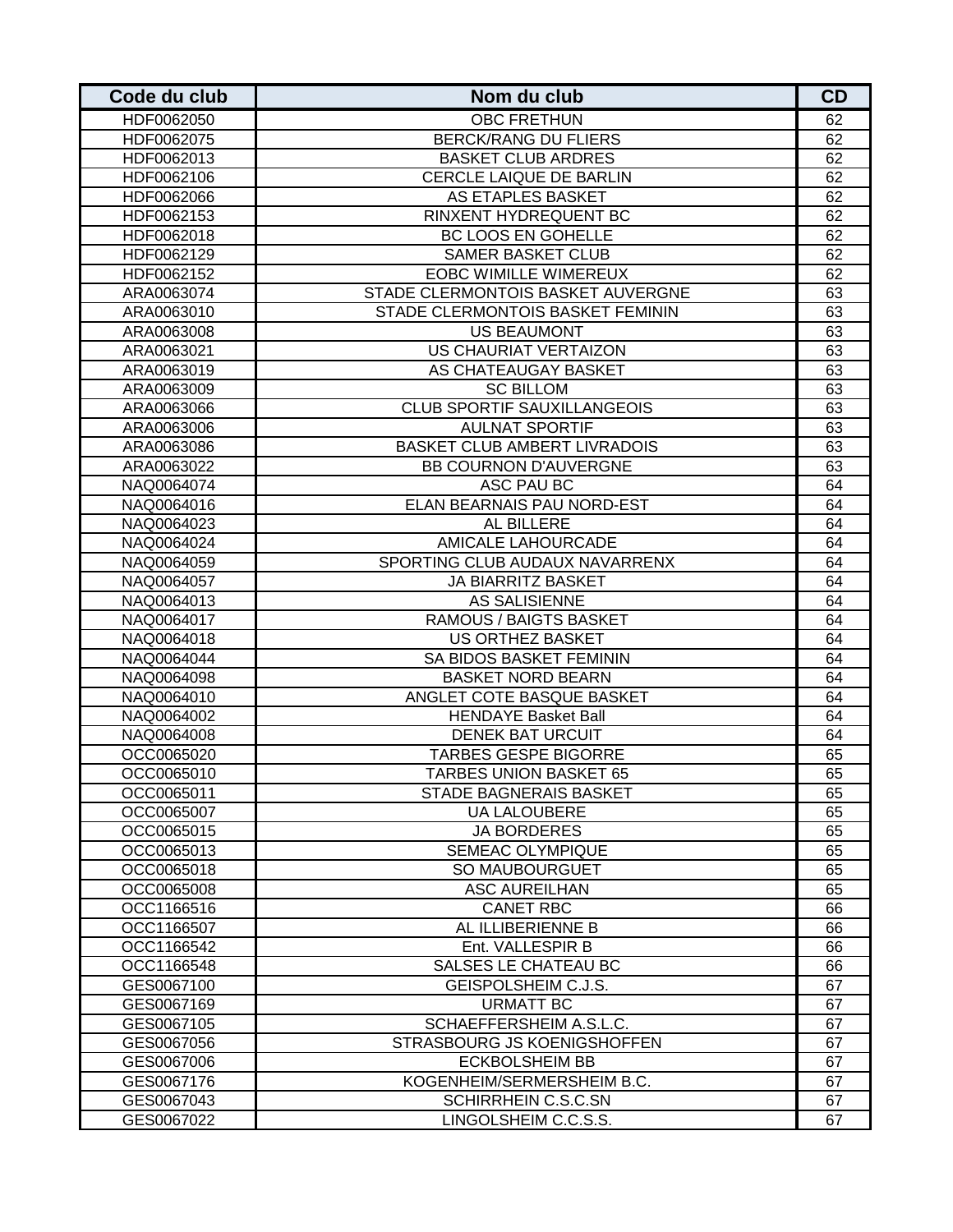| Code du club | Nom du club                          | CD |
|--------------|--------------------------------------|----|
| GES0067070   | <b>WEITBRUCH A.S.C.G</b>             | 67 |
| GES0067089   | <b>HATTEN BC</b>                     | 67 |
| GES0067051   | <b>STRASBOURG ELECTRICITE A.S.</b>   | 67 |
| GES0068029   | RICHWILLER UNION SPORTIVE            | 68 |
| GES0068107   | PANTHERES MULHOUSE BASKET ALSACE     | 68 |
| GES0068053   | AS ATTENSCHWILLER                    | 68 |
| GES0068020   | AS KAYSERSBERG AMMERSCHWIHR BCA      | 68 |
| GES0068091   | NB RUELISHEIM                        | 68 |
| GES0068039   | <b>US WITTENHEIM</b>                 | 68 |
| GES0068035   | AS HORBOURG-WIHR                     | 68 |
| GES0068013   | <b>FCSL EGUISHEIM</b>                | 68 |
| GES0068016   | <b>GUEBWILLER AS SAINT LEGER</b>     | 68 |
| GES0068018   | AS HEIMERSDORF                       | 68 |
| GES0068009   | <b>BC ST GEORGES CARSPACH</b>        | 68 |
| GES0068074   | ZILLISHEIM SOCIETE SPORTIVE          | 68 |
| ARA0069086   | <b>ESPERANCE SAINTE BLANDINE</b>     | 69 |
| ARA0069025   | BEAUMARCHAIS BASKET LYON METROPOLE   | 69 |
| ARA0069011   | AL GERLAND MOUCHE LYON               | 69 |
| ARA0069098   | FC LYON ASVEL FEMININ                | 69 |
| ARA0069118   | SEL GRAND TROU BASKET BALL           | 69 |
| ARA0069187   | <b>VOLTAIRE LYON BASKET</b>          | 69 |
| ARA0069054   | <b>ASVEL BASKET</b>                  | 69 |
| ARA0069160   | ASVEL VILLEURBANNE BASKET FEMININ    | 69 |
| ARA0069036   | <b>B CHARPENNES CROIX LUIZET</b>     | 69 |
| ARA0069101   | <b>OULLINS STE FOY BASKET BALL</b>   | 69 |
| ARA0069234   | BASKET CLUB DES GONES DE L'OUEST     | 69 |
| ARA0069115   | AL VENISSIEUX PARILLY                | 69 |
| ARA0069229   | ASSOCIATION BASKET ST PIERRE SAVIGNY | 69 |
| ARA0069055   | <b>BASKET CLUB ARBRESLOIS</b>        | 69 |
| ARA0069004   | <b>BC ST GERMAIN NUELLES</b>         | 69 |
| ARA0069057   | <b>BL SAIN BELOIS</b>                | 69 |
| ARA0069231   | ST GENIS OULLINS STE FOY FEMININ     | 69 |
| ARA0069039   | AS GREZIEU LA VARENNE BASKET         | 69 |
| ARA0069091   | <b>ENTENTE SAINT GENOISE</b>         | 69 |
| ARA0069108   | PATRONAGE LAIQUE DE CRAPONNE         | 69 |
| ARA0069126   | <b>FRANCHEVILLE BASKET</b>           | 69 |
| ARA0069034   | <b>OUEST LYONNAIS BASKET</b>         | 69 |
| ARA0069209   | <b>SUD LYONNAIS BASKET (SLB)</b>     | 69 |
| ARA0069023   | AMPUIS VIENNE ST ROMAIN BASKET       | 69 |
| ARA0069016   | <b>BEAUJOLAIS BASKET</b>             | 69 |
| ARA0069005   | AL ANSE                              | 69 |
| ARA0069210   | <b>BASKET CLUB DE POMMIERS</b>       | 69 |
| ARA0069038   | ASB SAINT FORGEUX                    | 69 |
| ARA0069111   | PONTCHARRA SPORTS                    | 69 |
| ARA0069075   | <b>GRIGNY BASKET CLUB</b>            | 69 |
| ARA0069177   | <b>AMPLEPUIS BC</b>                  | 69 |
| ARA0069173   | <b>CUBLIZE ASC</b>                   | 69 |
| ARA0069106   | <b>OLYMPIC SATHONAY</b>              | 69 |
| ARA0069020   | AL SAINT PRIEST                      | 69 |
| ARA0069085   | <b>ETOILE GRANDRISIENNE</b>          | 69 |
| ARA0069122   | <b>TOUR AC</b>                       | 69 |
| BFC7090005   | SPORTS GENERAUX HERICOURT BASKET     | 70 |
| BFC7090003   | AVANT GARDE de la MOTTE VESOUL       | 70 |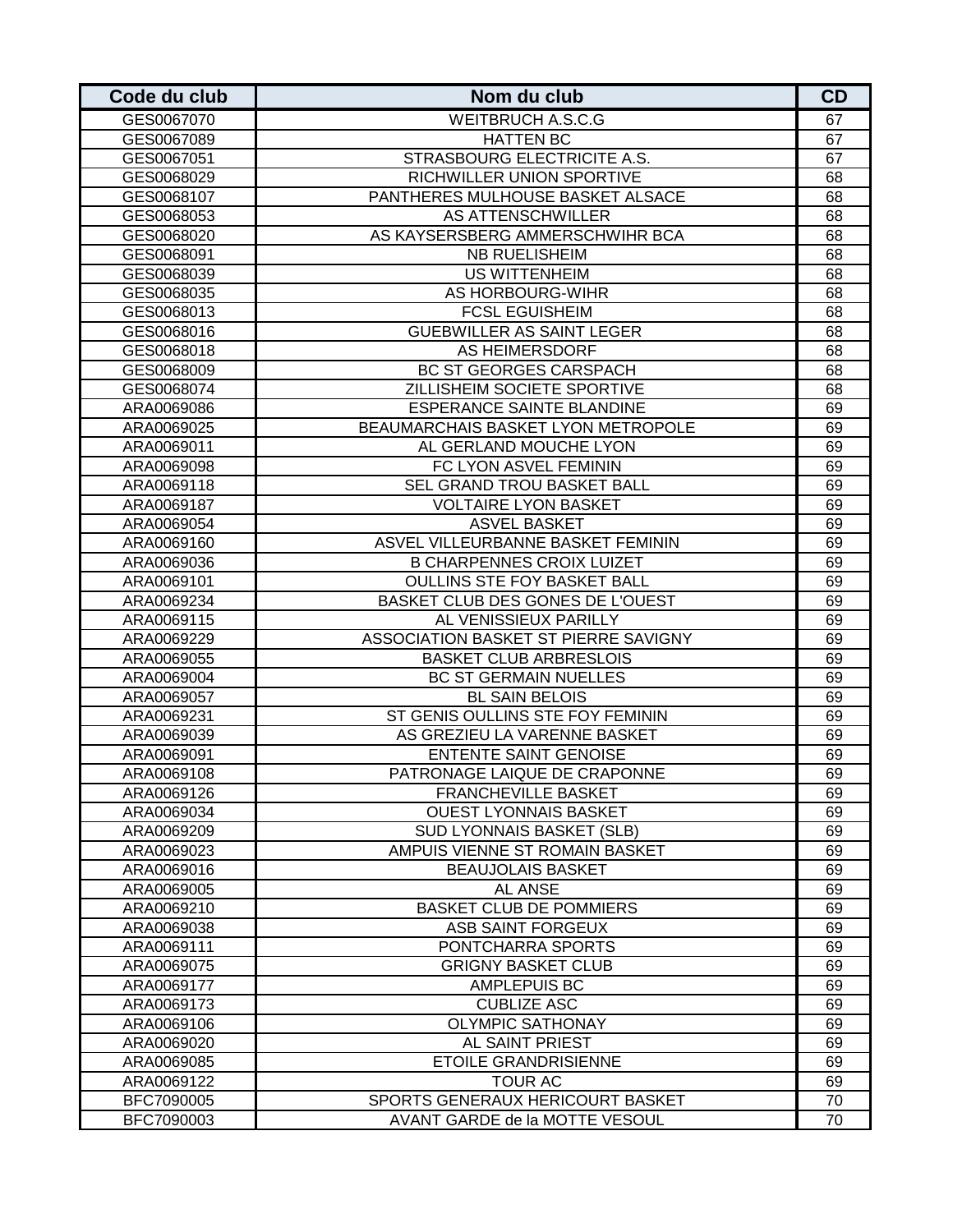| Code du club | Nom du club                                | CD              |
|--------------|--------------------------------------------|-----------------|
| BFC7090007   | AL LUXEUIL                                 | 70              |
| BFC7090006   | <b>ST LOUP FC</b>                          | 70              |
| BFC0071007   | CHALON SUR SAONE BASKET CLUB               | 71              |
| BFC0071017   | <b>DIGOIN ATHLETIC CLUB</b>                | 71              |
| BFC0071018   | <b>BASKET CLUB ETANGEOIS</b>               | 71              |
| BFC0071032   | <b>MONTCHANIN BASKET CLUB</b>              | 71              |
| BFC0071044   | <b>CS LAIC SAINT VALLIER</b>               | 71              |
| BFC0071031   | <b>CS DE MERVANS</b>                       | 71              |
| BFC0071056   | AS IGUERANDE                               | 71              |
| BFC0071016   | <b>CURGY BASKET</b>                        | 71              |
| BFC0071023   | AS LA CHAPELLE DE GUINCHAY                 | 71              |
| BFC0071036   | <b>USCP PARAY LE MONIAL</b>                | 71              |
| BFC0071057   | <b>BREUIL BASKET CLUB</b>                  | 71              |
| BFC0071047   | <b>AS TOURNUS</b>                          | 71              |
| BFC0071037   | <b>ES PRISSE MACON</b>                     | 71              |
| PDL0072032   | LE MANS A.S.MADELEINE                      | 72              |
| PDL0072020   | LE MANS J.C.M.                             | 72              |
| PDL0072070   | FRESNAY /SARTHE                            | $\overline{72}$ |
| PDL0072046   | <b>LAIGNE ST GERVAIS CO</b>                | 72              |
| PDL0072029   | ST MARS D OUTILLE LES MOUETTES             | 72              |
| PDL0072058   | MULSANNE BASKET 2000                       | 72              |
| PDL0072033   | CONLIE B.C.                                | $\overline{72}$ |
| PDL0072052   | <b>MANSIGNE BASKET CLUB</b>                | 72              |
| PDL0072069   | ETIVAL BASKET CLUB                         | 72              |
| ARA2607036   | TAIN TOURNON AG                            | 73              |
| ARA0073032   | LA RAVOIRE CHALLES BASKET                  | 73              |
| ARA0073009   | <b>BASKET BALL BORAIN HAUTE TARENTAISE</b> | 73              |
| ARA0074028   | SEYSSEL SUR RHONE BASKET                   | 74              |
| ARA0074005   | <b>BONNEVILLE BASKET CLUB</b>              | 74              |
| ARA0074014   | BASKET CLUB DU PAYS D'ALBY                 | 74              |
| ARA0074017   | <b>RUMILLY BASKET CLUB</b>                 | 74              |
| ARA0074031   | <b>THONES BASKET</b>                       | 74              |
| ARA0074007   | <b>CRAN PRINGY BASKET</b>                  | 74              |
| IDF0075043   | LA DOMREMY BASKET 13                       | 75              |
| IDF0075113   | <b>PARIS SUD BASKET</b>                    | 75              |
| IDF0075048   | PARIS UNIVERSITE CLUB                      | 75              |
| IDF0075046   | <b>PARIS BASKET 15</b>                     | 75              |
| IDF0075035   | EIFFEL BASKET CLUB                         | $\overline{75}$ |
| IDF0075055   | <b>STADE FRANCAIS BASKET</b>               | 75              |
| IDF0075049   | PARIS BASKET 18                            | 75              |
| IDF0075015   | <b>CLUB SPORTIF PARIS 19 EME</b>           | 75              |
| IDF0075056   | <b>USD CHARONNE</b>                        | 75              |
| NOR0076096   | HAUTS DE ROUEN BASKET BALL                 | 76              |
| NOR0076071   | SPO ROUEN BASKETBALL                       | 76              |
| NOR0076018   | ASS SPORTIVE GODERVILLE                    | 76              |
| NOR0076043   | AL CESAIRE LEVILLAIN                       | 76              |
| NOR0076069   | OLYMPIQUE DE DARNETAL                      | 76              |
| NOR0076035   | UNION SPORTIVE LILLEBONNAISE               | 76              |
| NOR0076052   | BASKET CLUB MESNIL ESNARD FRANQUEVILLE     | 76              |
| NOR0076017   | <b>CLUB SPORTIF GRAVENCHONNAIS</b>         | 76              |
| NOR0076059   | OISSEL BASKET SEINE                        | 76              |
| NOR0076090   | SEVENTY SIX BASKET BELLEVILLE              | 76              |
| NOR0076066   | <b>GCO BIHOREL</b>                         | 76              |
|              |                                            |                 |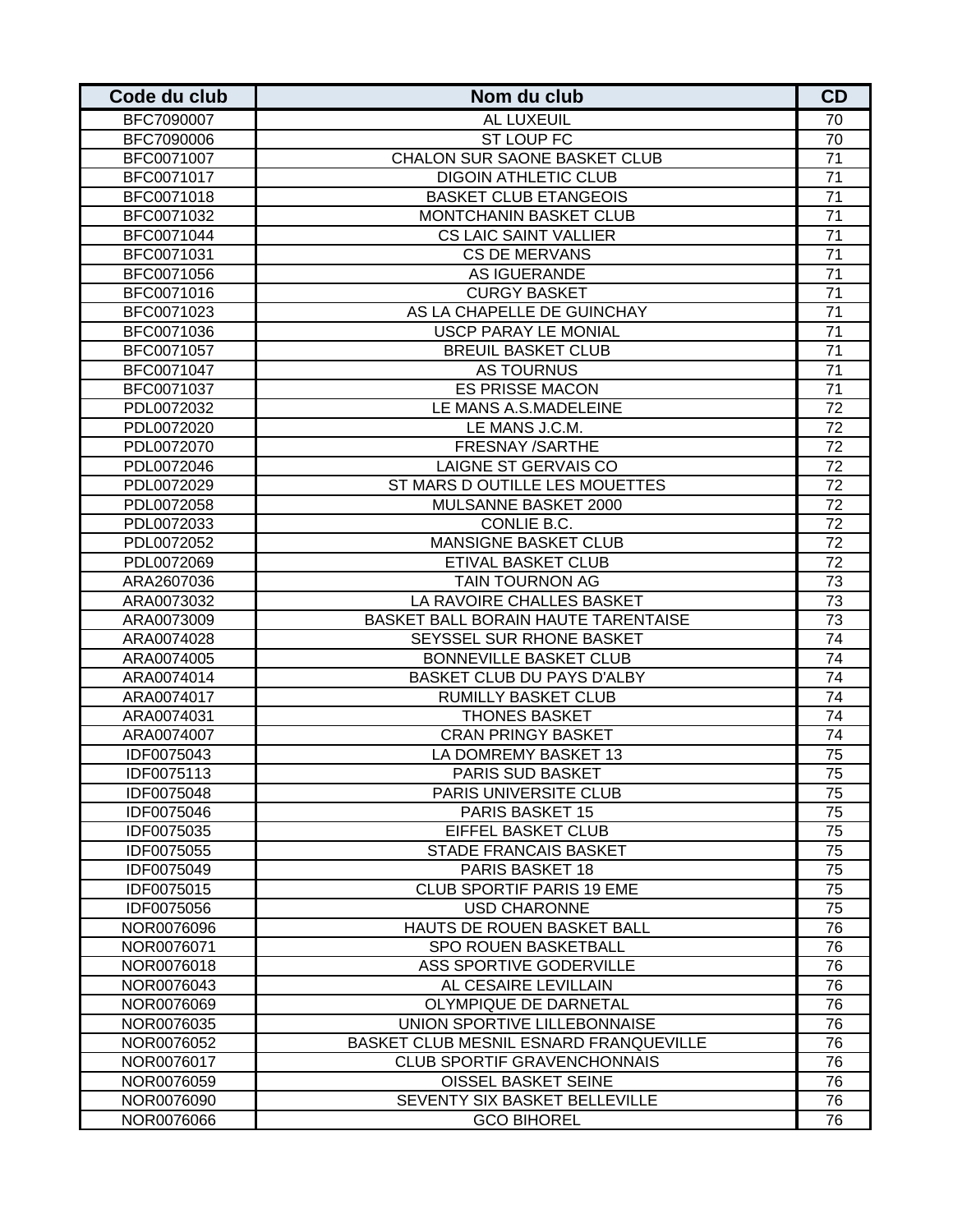| Code du club      | Nom du club                           | <b>CD</b>       |
|-------------------|---------------------------------------|-----------------|
| NOR0076013        | AS DE SANDOUVILLE                     | 76              |
| NOR0076042        | BASKET CLUB DE CAUDEBEC EN CAUX (B3C) | 76              |
| NOR0076045        | AMICALE LAIQUE LES ESSARTS            | 76              |
| NOR0076036        | US SAINTE MARIE LE HAVRE              | 76              |
| NOR0076002        | ALA LE HAVRE BASKET                   | 76              |
| NOR0076003        | AMICALE LAIQUE HARFLEUR               | 76              |
| NOR0076065        | MONTVILLE HOUPPEVILLE BASKET BALL     | 76              |
| NOR0076099        | UNION SPORTIVE BACQUEVILLAISE BASKET  | 76              |
| IDF0077052        | <b>US MELUN</b>                       | 77              |
| IDF0077023        | <b>CS MEAUX</b>                       | 77              |
| IDF0077011        | <b>COULOMMIERS BRIE BASKET</b>        | 77              |
| IDF0077027        | <b>CS MONTEREAU</b>                   | 77              |
| IDF0077020        | <b>USC LESIGNY</b>                    | 77              |
| IDF0077082        | <b>BRIE BASKET CLUB</b>               | 77              |
| IDF0077036        | PLESSIS SAVIGNY BASKET                | 77              |
| IDF0077077        | SENART BASKET BALL                    | 77              |
| IDF0077072        | MARNE-LA-VALLEE BASKET VAL MAUBUEE    | 77              |
| IDF0077093        | <b>NOISIEL BASKET</b>                 | $\overline{77}$ |
| IDF0077059        | <b>ES DAMMARIE BASKET</b>             | 77              |
| IDF0077003        | <b>AVON BASKET</b>                    | 77              |
| IDF0077012        | <b>ABC DAMMARTIN</b>                  | 77              |
| IDF0077054        | <b>BOISSISE ORGENOY BASKET</b>        | 77              |
| IDF0077035        | <b>OZOIR BASKET CLUB 77</b>           | 77              |
| IDF0077044        | AJ THORIGNY SUR MARNE                 | 77              |
| IDF0077013        | <b>JS DAMPMARTOISE</b>                | 77              |
| IDF0077085        | SAINT THIBAULT - THEOBASKET           | 77              |
| IDF0077087        | <b>BC CHAMPS-SUR-MARNE</b>            | 77              |
| IDF0077009        | US CHAMPAGNE-SUR-SEINE                | 77              |
| IDF0077067        | <b>MOISSY BASKET CLUB</b>             | 77              |
| IDF0077005        | US BOIS-LE-ROI                        | 77              |
| IDF0077007        | <b>BUSSY BASKET CLUB</b>              | 77              |
| IDF0077041        | <b>US ROISSY EN BRIE</b>              | 77              |
| <b>IDF0077086</b> | VAL D'EUROPE MONTEVRAIN BASKET CLUB   | 77              |
| IDF0077098        | <b>BASKET BALL MORMANTAIS</b>         | 77              |
| IDF0077088        | ESF BASKET (LA FORET)                 | 77              |
| IDF0078032        | E.LE CHESNAY VERSAILLES 78 B          | 78              |
| IDF0078034        | <b>RAMBOUILLET SPORTS</b>             | 78              |
| IDF0078016        | <b>BBC VELIZY VILLACOUBLAY</b>        | $\overline{78}$ |
| IDF0078026        | CELLE ST CLOUD BASKET                 | 78              |
| IDF0078048        | AS MONTIGNY LE BRETONNEUX B           | 78              |
| IDF0078008        | <b>AS MANTAISE</b>                    | 78              |
| IDF0078067        | <b>GUYANCOURT BASKETBALL</b>          | 78              |
| IDF0078019        | <b>BC MAUREPAS</b>                    | 78              |
| IDF0078056        | ANDRESY CHANTELOUP MAURECOURT BASKET  | 78              |
| IDF0078041        | MAISONS LAFFITTE BASKET               | 78              |
| IDF0078012        | <b>EPONE MEZIERES Basket Ball</b>     | 78              |
| IDF0078020        | CA MANTES LA VILLE                    | 78              |
| IDF0078035        | SO HOUILLES                           | 78              |
| NAQ0079042        | <b>BOUILLE LORETZ</b>                 | 79              |
| NAQ0079050        | SAINT JEAN DE THOUARS                 | 79              |
| NAQ0079039        | THOUARS BASKET 79                     | 79              |
| NAQ0079056        | <b>BASKET CLUB DU CERIZEEN</b>        | 79              |
| NAQ0079004        | <b>BASKET PAYS ARGENTONNAIS</b>       | 79              |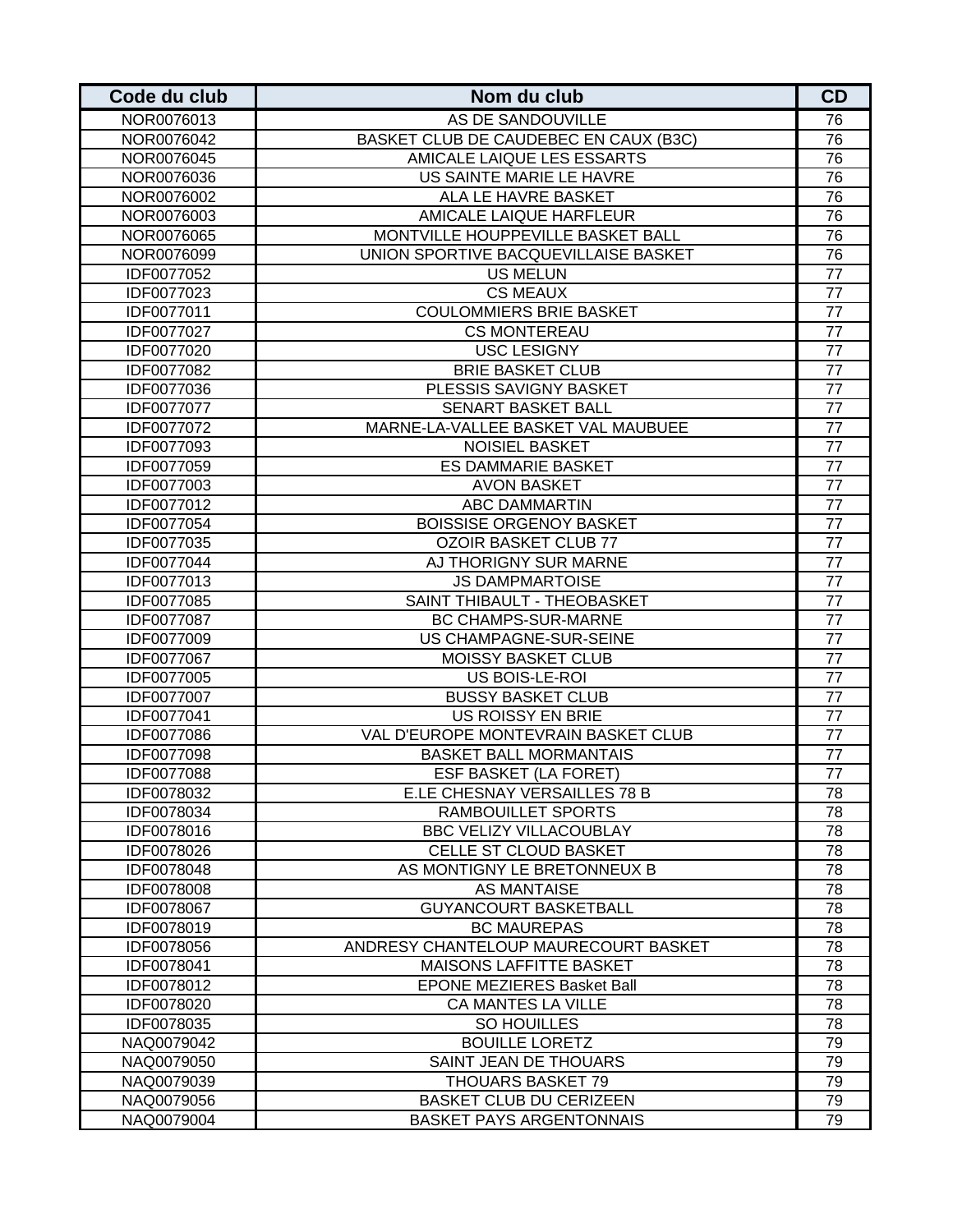| <b>CHAURAY BASKET CLUB</b><br>79<br>NAQ0079044<br><b>EVEIL DU TALLUD BASKET</b><br>79<br>NAQ0079018<br>PARTHENAY BASKET BALL 79<br>79<br>NAQ0079030<br>79<br><b>AIFFRES BASKET CLUB</b><br>NAQ0079041<br>79<br><b>NUEIL LES AUBIERS ACNA</b><br>NAQ0079027<br>79<br><b>TERVES LE SURSAUT</b><br>NAQ0079048<br>79<br>MONCOUTANT SPORT ATHLETIQUE<br>NAQ0079022<br>HDF0080004<br>AMIENS SPORTING CLUB BASKET BALL<br>80<br>80<br>HDF0080036<br>METROPOLE AMIENOISE BASKETBALL<br><b>EAL ABBEVILLE</b><br>HDF0080007<br>80<br>BASKET BALL CLUB DU CONTYNOIS<br>80<br>HDF0080038<br>CA PERONNE BASKET BALL<br>80<br>HDF0080020<br><b>ESC LONGUEAU AMIENS MSBB</b><br>80<br>HDF0080011<br><b>BRAY BASKET BALL</b><br>80<br>HDF0080006<br><b>BASKET BALL HAMOIS</b><br>80<br>HDF0080028<br>UNION SPORTIVE DE BOVES BASKET-BALL<br>80<br>HDF0080009<br><b>BASKET BALL MONTDIDERIEN</b><br>HDF0080003<br>80<br>ENTENTE VAL D'AUTHIE BASKET BALL<br>80<br>HDF0080025<br>AMICALE NIEVRE BASKET BALL<br>80<br>HDF0080014<br>US BEAUCHAMPS<br>80<br>HDF0080010<br><b>ALBI BASKET 81</b><br>81<br>OCC0081037<br>CTC GRAND ALBIGEOIS BASKET<br>81<br>OCC0081048<br>OCC0081022<br><b>BASKET CLUB ROQUECOURBE</b><br>81<br>LACROUZETTE SIDOBRE BASKET<br>81<br>OCC0081018<br><b>BASKET CLUB SAINT SULPICE</b><br>81<br>OCC0081039<br>UNION SPORTIVE CARMAUX<br>81<br>OCC0081013<br>MOISSAC CASTELSARRASIN BB<br>82<br>OCC4682507<br>ST NAUPHARY ACO<br>82<br>OCC4682514<br><b>MONTECH BASKET BALL</b><br>82<br>OCC4682535<br><b>ASPTT TOULON</b><br>83<br>PAC0083024<br>VAL D'ISSOLE BASKET<br>83<br>PAC0083066<br><b>UA VALETTOISE BASKET</b><br>83<br>PAC0083014<br>DRAGUIGNAN UNION CLUB<br>83<br>PAC0083006<br>CARQUEIRANNE VAR BASKET<br>PAC0083032<br>83<br>HYERES TOULON VAR BASKET<br>83<br>PAC0083046<br>LA SEYNE BASKET<br>PAC0083047<br>83<br><b>ES LORGUAISE BASKET CLUB</b><br>PAC0083009<br>83<br>83<br>FREJUS VAR BASKET AMSL<br>PAC0083007<br>83<br>PAC0083062<br>SAINT CYR BASKET CLUB<br>84<br>PAC0084008<br>UNION SPORTIVE AVIGNON/PONTET<br>PAC0084007<br><b>ORANGE BASKET CLUB</b><br>84<br>PAC0084014<br><b>CLUB SPORTIF PERTUIS</b><br>84<br>PAC0084019<br>MONTFAVET BASKET CLUB<br>84<br>ABC CARPENTRAS<br>84<br>PAC0084016<br><b>SORGUES BASKET CLUB</b><br>84<br>PAC0084012<br>UNION SPORTIVE SERIGNAN<br>84<br>PAC0084011<br>PAC0084023<br><b>BASKET CLUB CADEROUSSIEN</b><br>84<br>ROCHE VENDEE BC<br>85<br>PDL0085140<br>LES SABLES VENDEE BASKET<br>85<br>PDL0085019<br>OIE BASKET CLUB<br>85<br>PDL0085138<br><b>BASKET CLUB LES ACHARDS</b><br>85<br>PDL0085050<br>85<br>PDL0085018<br>MONTS ET MARAIS BASKET<br>POIRE SUR VIE<br>PDL0085057<br>85 | Code du club | Nom du club | CD |
|--------------------------------------------------------------------------------------------------------------------------------------------------------------------------------------------------------------------------------------------------------------------------------------------------------------------------------------------------------------------------------------------------------------------------------------------------------------------------------------------------------------------------------------------------------------------------------------------------------------------------------------------------------------------------------------------------------------------------------------------------------------------------------------------------------------------------------------------------------------------------------------------------------------------------------------------------------------------------------------------------------------------------------------------------------------------------------------------------------------------------------------------------------------------------------------------------------------------------------------------------------------------------------------------------------------------------------------------------------------------------------------------------------------------------------------------------------------------------------------------------------------------------------------------------------------------------------------------------------------------------------------------------------------------------------------------------------------------------------------------------------------------------------------------------------------------------------------------------------------------------------------------------------------------------------------------------------------------------------------------------------------------------------------------------------------------------------------------------------------------------------------------------------------------------------------------------------------------------------------------------------------------------------------------------------------------------------------------------------------------------------------------------------------------------------------------------------------------------------------------------------------------------------------------------------------------------------------------------------------------------------------------------------------------|--------------|-------------|----|
|                                                                                                                                                                                                                                                                                                                                                                                                                                                                                                                                                                                                                                                                                                                                                                                                                                                                                                                                                                                                                                                                                                                                                                                                                                                                                                                                                                                                                                                                                                                                                                                                                                                                                                                                                                                                                                                                                                                                                                                                                                                                                                                                                                                                                                                                                                                                                                                                                                                                                                                                                                                                                                                                    |              |             |    |
|                                                                                                                                                                                                                                                                                                                                                                                                                                                                                                                                                                                                                                                                                                                                                                                                                                                                                                                                                                                                                                                                                                                                                                                                                                                                                                                                                                                                                                                                                                                                                                                                                                                                                                                                                                                                                                                                                                                                                                                                                                                                                                                                                                                                                                                                                                                                                                                                                                                                                                                                                                                                                                                                    |              |             |    |
|                                                                                                                                                                                                                                                                                                                                                                                                                                                                                                                                                                                                                                                                                                                                                                                                                                                                                                                                                                                                                                                                                                                                                                                                                                                                                                                                                                                                                                                                                                                                                                                                                                                                                                                                                                                                                                                                                                                                                                                                                                                                                                                                                                                                                                                                                                                                                                                                                                                                                                                                                                                                                                                                    |              |             |    |
|                                                                                                                                                                                                                                                                                                                                                                                                                                                                                                                                                                                                                                                                                                                                                                                                                                                                                                                                                                                                                                                                                                                                                                                                                                                                                                                                                                                                                                                                                                                                                                                                                                                                                                                                                                                                                                                                                                                                                                                                                                                                                                                                                                                                                                                                                                                                                                                                                                                                                                                                                                                                                                                                    |              |             |    |
|                                                                                                                                                                                                                                                                                                                                                                                                                                                                                                                                                                                                                                                                                                                                                                                                                                                                                                                                                                                                                                                                                                                                                                                                                                                                                                                                                                                                                                                                                                                                                                                                                                                                                                                                                                                                                                                                                                                                                                                                                                                                                                                                                                                                                                                                                                                                                                                                                                                                                                                                                                                                                                                                    |              |             |    |
|                                                                                                                                                                                                                                                                                                                                                                                                                                                                                                                                                                                                                                                                                                                                                                                                                                                                                                                                                                                                                                                                                                                                                                                                                                                                                                                                                                                                                                                                                                                                                                                                                                                                                                                                                                                                                                                                                                                                                                                                                                                                                                                                                                                                                                                                                                                                                                                                                                                                                                                                                                                                                                                                    |              |             |    |
|                                                                                                                                                                                                                                                                                                                                                                                                                                                                                                                                                                                                                                                                                                                                                                                                                                                                                                                                                                                                                                                                                                                                                                                                                                                                                                                                                                                                                                                                                                                                                                                                                                                                                                                                                                                                                                                                                                                                                                                                                                                                                                                                                                                                                                                                                                                                                                                                                                                                                                                                                                                                                                                                    |              |             |    |
|                                                                                                                                                                                                                                                                                                                                                                                                                                                                                                                                                                                                                                                                                                                                                                                                                                                                                                                                                                                                                                                                                                                                                                                                                                                                                                                                                                                                                                                                                                                                                                                                                                                                                                                                                                                                                                                                                                                                                                                                                                                                                                                                                                                                                                                                                                                                                                                                                                                                                                                                                                                                                                                                    |              |             |    |
|                                                                                                                                                                                                                                                                                                                                                                                                                                                                                                                                                                                                                                                                                                                                                                                                                                                                                                                                                                                                                                                                                                                                                                                                                                                                                                                                                                                                                                                                                                                                                                                                                                                                                                                                                                                                                                                                                                                                                                                                                                                                                                                                                                                                                                                                                                                                                                                                                                                                                                                                                                                                                                                                    |              |             |    |
|                                                                                                                                                                                                                                                                                                                                                                                                                                                                                                                                                                                                                                                                                                                                                                                                                                                                                                                                                                                                                                                                                                                                                                                                                                                                                                                                                                                                                                                                                                                                                                                                                                                                                                                                                                                                                                                                                                                                                                                                                                                                                                                                                                                                                                                                                                                                                                                                                                                                                                                                                                                                                                                                    |              |             |    |
|                                                                                                                                                                                                                                                                                                                                                                                                                                                                                                                                                                                                                                                                                                                                                                                                                                                                                                                                                                                                                                                                                                                                                                                                                                                                                                                                                                                                                                                                                                                                                                                                                                                                                                                                                                                                                                                                                                                                                                                                                                                                                                                                                                                                                                                                                                                                                                                                                                                                                                                                                                                                                                                                    |              |             |    |
|                                                                                                                                                                                                                                                                                                                                                                                                                                                                                                                                                                                                                                                                                                                                                                                                                                                                                                                                                                                                                                                                                                                                                                                                                                                                                                                                                                                                                                                                                                                                                                                                                                                                                                                                                                                                                                                                                                                                                                                                                                                                                                                                                                                                                                                                                                                                                                                                                                                                                                                                                                                                                                                                    |              |             |    |
|                                                                                                                                                                                                                                                                                                                                                                                                                                                                                                                                                                                                                                                                                                                                                                                                                                                                                                                                                                                                                                                                                                                                                                                                                                                                                                                                                                                                                                                                                                                                                                                                                                                                                                                                                                                                                                                                                                                                                                                                                                                                                                                                                                                                                                                                                                                                                                                                                                                                                                                                                                                                                                                                    |              |             |    |
|                                                                                                                                                                                                                                                                                                                                                                                                                                                                                                                                                                                                                                                                                                                                                                                                                                                                                                                                                                                                                                                                                                                                                                                                                                                                                                                                                                                                                                                                                                                                                                                                                                                                                                                                                                                                                                                                                                                                                                                                                                                                                                                                                                                                                                                                                                                                                                                                                                                                                                                                                                                                                                                                    |              |             |    |
|                                                                                                                                                                                                                                                                                                                                                                                                                                                                                                                                                                                                                                                                                                                                                                                                                                                                                                                                                                                                                                                                                                                                                                                                                                                                                                                                                                                                                                                                                                                                                                                                                                                                                                                                                                                                                                                                                                                                                                                                                                                                                                                                                                                                                                                                                                                                                                                                                                                                                                                                                                                                                                                                    |              |             |    |
|                                                                                                                                                                                                                                                                                                                                                                                                                                                                                                                                                                                                                                                                                                                                                                                                                                                                                                                                                                                                                                                                                                                                                                                                                                                                                                                                                                                                                                                                                                                                                                                                                                                                                                                                                                                                                                                                                                                                                                                                                                                                                                                                                                                                                                                                                                                                                                                                                                                                                                                                                                                                                                                                    |              |             |    |
|                                                                                                                                                                                                                                                                                                                                                                                                                                                                                                                                                                                                                                                                                                                                                                                                                                                                                                                                                                                                                                                                                                                                                                                                                                                                                                                                                                                                                                                                                                                                                                                                                                                                                                                                                                                                                                                                                                                                                                                                                                                                                                                                                                                                                                                                                                                                                                                                                                                                                                                                                                                                                                                                    |              |             |    |
|                                                                                                                                                                                                                                                                                                                                                                                                                                                                                                                                                                                                                                                                                                                                                                                                                                                                                                                                                                                                                                                                                                                                                                                                                                                                                                                                                                                                                                                                                                                                                                                                                                                                                                                                                                                                                                                                                                                                                                                                                                                                                                                                                                                                                                                                                                                                                                                                                                                                                                                                                                                                                                                                    |              |             |    |
|                                                                                                                                                                                                                                                                                                                                                                                                                                                                                                                                                                                                                                                                                                                                                                                                                                                                                                                                                                                                                                                                                                                                                                                                                                                                                                                                                                                                                                                                                                                                                                                                                                                                                                                                                                                                                                                                                                                                                                                                                                                                                                                                                                                                                                                                                                                                                                                                                                                                                                                                                                                                                                                                    |              |             |    |
|                                                                                                                                                                                                                                                                                                                                                                                                                                                                                                                                                                                                                                                                                                                                                                                                                                                                                                                                                                                                                                                                                                                                                                                                                                                                                                                                                                                                                                                                                                                                                                                                                                                                                                                                                                                                                                                                                                                                                                                                                                                                                                                                                                                                                                                                                                                                                                                                                                                                                                                                                                                                                                                                    |              |             |    |
|                                                                                                                                                                                                                                                                                                                                                                                                                                                                                                                                                                                                                                                                                                                                                                                                                                                                                                                                                                                                                                                                                                                                                                                                                                                                                                                                                                                                                                                                                                                                                                                                                                                                                                                                                                                                                                                                                                                                                                                                                                                                                                                                                                                                                                                                                                                                                                                                                                                                                                                                                                                                                                                                    |              |             |    |
|                                                                                                                                                                                                                                                                                                                                                                                                                                                                                                                                                                                                                                                                                                                                                                                                                                                                                                                                                                                                                                                                                                                                                                                                                                                                                                                                                                                                                                                                                                                                                                                                                                                                                                                                                                                                                                                                                                                                                                                                                                                                                                                                                                                                                                                                                                                                                                                                                                                                                                                                                                                                                                                                    |              |             |    |
|                                                                                                                                                                                                                                                                                                                                                                                                                                                                                                                                                                                                                                                                                                                                                                                                                                                                                                                                                                                                                                                                                                                                                                                                                                                                                                                                                                                                                                                                                                                                                                                                                                                                                                                                                                                                                                                                                                                                                                                                                                                                                                                                                                                                                                                                                                                                                                                                                                                                                                                                                                                                                                                                    |              |             |    |
|                                                                                                                                                                                                                                                                                                                                                                                                                                                                                                                                                                                                                                                                                                                                                                                                                                                                                                                                                                                                                                                                                                                                                                                                                                                                                                                                                                                                                                                                                                                                                                                                                                                                                                                                                                                                                                                                                                                                                                                                                                                                                                                                                                                                                                                                                                                                                                                                                                                                                                                                                                                                                                                                    |              |             |    |
|                                                                                                                                                                                                                                                                                                                                                                                                                                                                                                                                                                                                                                                                                                                                                                                                                                                                                                                                                                                                                                                                                                                                                                                                                                                                                                                                                                                                                                                                                                                                                                                                                                                                                                                                                                                                                                                                                                                                                                                                                                                                                                                                                                                                                                                                                                                                                                                                                                                                                                                                                                                                                                                                    |              |             |    |
|                                                                                                                                                                                                                                                                                                                                                                                                                                                                                                                                                                                                                                                                                                                                                                                                                                                                                                                                                                                                                                                                                                                                                                                                                                                                                                                                                                                                                                                                                                                                                                                                                                                                                                                                                                                                                                                                                                                                                                                                                                                                                                                                                                                                                                                                                                                                                                                                                                                                                                                                                                                                                                                                    |              |             |    |
|                                                                                                                                                                                                                                                                                                                                                                                                                                                                                                                                                                                                                                                                                                                                                                                                                                                                                                                                                                                                                                                                                                                                                                                                                                                                                                                                                                                                                                                                                                                                                                                                                                                                                                                                                                                                                                                                                                                                                                                                                                                                                                                                                                                                                                                                                                                                                                                                                                                                                                                                                                                                                                                                    |              |             |    |
|                                                                                                                                                                                                                                                                                                                                                                                                                                                                                                                                                                                                                                                                                                                                                                                                                                                                                                                                                                                                                                                                                                                                                                                                                                                                                                                                                                                                                                                                                                                                                                                                                                                                                                                                                                                                                                                                                                                                                                                                                                                                                                                                                                                                                                                                                                                                                                                                                                                                                                                                                                                                                                                                    |              |             |    |
|                                                                                                                                                                                                                                                                                                                                                                                                                                                                                                                                                                                                                                                                                                                                                                                                                                                                                                                                                                                                                                                                                                                                                                                                                                                                                                                                                                                                                                                                                                                                                                                                                                                                                                                                                                                                                                                                                                                                                                                                                                                                                                                                                                                                                                                                                                                                                                                                                                                                                                                                                                                                                                                                    |              |             |    |
|                                                                                                                                                                                                                                                                                                                                                                                                                                                                                                                                                                                                                                                                                                                                                                                                                                                                                                                                                                                                                                                                                                                                                                                                                                                                                                                                                                                                                                                                                                                                                                                                                                                                                                                                                                                                                                                                                                                                                                                                                                                                                                                                                                                                                                                                                                                                                                                                                                                                                                                                                                                                                                                                    |              |             |    |
|                                                                                                                                                                                                                                                                                                                                                                                                                                                                                                                                                                                                                                                                                                                                                                                                                                                                                                                                                                                                                                                                                                                                                                                                                                                                                                                                                                                                                                                                                                                                                                                                                                                                                                                                                                                                                                                                                                                                                                                                                                                                                                                                                                                                                                                                                                                                                                                                                                                                                                                                                                                                                                                                    |              |             |    |
|                                                                                                                                                                                                                                                                                                                                                                                                                                                                                                                                                                                                                                                                                                                                                                                                                                                                                                                                                                                                                                                                                                                                                                                                                                                                                                                                                                                                                                                                                                                                                                                                                                                                                                                                                                                                                                                                                                                                                                                                                                                                                                                                                                                                                                                                                                                                                                                                                                                                                                                                                                                                                                                                    |              |             |    |
|                                                                                                                                                                                                                                                                                                                                                                                                                                                                                                                                                                                                                                                                                                                                                                                                                                                                                                                                                                                                                                                                                                                                                                                                                                                                                                                                                                                                                                                                                                                                                                                                                                                                                                                                                                                                                                                                                                                                                                                                                                                                                                                                                                                                                                                                                                                                                                                                                                                                                                                                                                                                                                                                    |              |             |    |
|                                                                                                                                                                                                                                                                                                                                                                                                                                                                                                                                                                                                                                                                                                                                                                                                                                                                                                                                                                                                                                                                                                                                                                                                                                                                                                                                                                                                                                                                                                                                                                                                                                                                                                                                                                                                                                                                                                                                                                                                                                                                                                                                                                                                                                                                                                                                                                                                                                                                                                                                                                                                                                                                    |              |             |    |
|                                                                                                                                                                                                                                                                                                                                                                                                                                                                                                                                                                                                                                                                                                                                                                                                                                                                                                                                                                                                                                                                                                                                                                                                                                                                                                                                                                                                                                                                                                                                                                                                                                                                                                                                                                                                                                                                                                                                                                                                                                                                                                                                                                                                                                                                                                                                                                                                                                                                                                                                                                                                                                                                    |              |             |    |
|                                                                                                                                                                                                                                                                                                                                                                                                                                                                                                                                                                                                                                                                                                                                                                                                                                                                                                                                                                                                                                                                                                                                                                                                                                                                                                                                                                                                                                                                                                                                                                                                                                                                                                                                                                                                                                                                                                                                                                                                                                                                                                                                                                                                                                                                                                                                                                                                                                                                                                                                                                                                                                                                    |              |             |    |
|                                                                                                                                                                                                                                                                                                                                                                                                                                                                                                                                                                                                                                                                                                                                                                                                                                                                                                                                                                                                                                                                                                                                                                                                                                                                                                                                                                                                                                                                                                                                                                                                                                                                                                                                                                                                                                                                                                                                                                                                                                                                                                                                                                                                                                                                                                                                                                                                                                                                                                                                                                                                                                                                    |              |             |    |
|                                                                                                                                                                                                                                                                                                                                                                                                                                                                                                                                                                                                                                                                                                                                                                                                                                                                                                                                                                                                                                                                                                                                                                                                                                                                                                                                                                                                                                                                                                                                                                                                                                                                                                                                                                                                                                                                                                                                                                                                                                                                                                                                                                                                                                                                                                                                                                                                                                                                                                                                                                                                                                                                    |              |             |    |
|                                                                                                                                                                                                                                                                                                                                                                                                                                                                                                                                                                                                                                                                                                                                                                                                                                                                                                                                                                                                                                                                                                                                                                                                                                                                                                                                                                                                                                                                                                                                                                                                                                                                                                                                                                                                                                                                                                                                                                                                                                                                                                                                                                                                                                                                                                                                                                                                                                                                                                                                                                                                                                                                    |              |             |    |
|                                                                                                                                                                                                                                                                                                                                                                                                                                                                                                                                                                                                                                                                                                                                                                                                                                                                                                                                                                                                                                                                                                                                                                                                                                                                                                                                                                                                                                                                                                                                                                                                                                                                                                                                                                                                                                                                                                                                                                                                                                                                                                                                                                                                                                                                                                                                                                                                                                                                                                                                                                                                                                                                    |              |             |    |
|                                                                                                                                                                                                                                                                                                                                                                                                                                                                                                                                                                                                                                                                                                                                                                                                                                                                                                                                                                                                                                                                                                                                                                                                                                                                                                                                                                                                                                                                                                                                                                                                                                                                                                                                                                                                                                                                                                                                                                                                                                                                                                                                                                                                                                                                                                                                                                                                                                                                                                                                                                                                                                                                    |              |             |    |
|                                                                                                                                                                                                                                                                                                                                                                                                                                                                                                                                                                                                                                                                                                                                                                                                                                                                                                                                                                                                                                                                                                                                                                                                                                                                                                                                                                                                                                                                                                                                                                                                                                                                                                                                                                                                                                                                                                                                                                                                                                                                                                                                                                                                                                                                                                                                                                                                                                                                                                                                                                                                                                                                    |              |             |    |
|                                                                                                                                                                                                                                                                                                                                                                                                                                                                                                                                                                                                                                                                                                                                                                                                                                                                                                                                                                                                                                                                                                                                                                                                                                                                                                                                                                                                                                                                                                                                                                                                                                                                                                                                                                                                                                                                                                                                                                                                                                                                                                                                                                                                                                                                                                                                                                                                                                                                                                                                                                                                                                                                    |              |             |    |
|                                                                                                                                                                                                                                                                                                                                                                                                                                                                                                                                                                                                                                                                                                                                                                                                                                                                                                                                                                                                                                                                                                                                                                                                                                                                                                                                                                                                                                                                                                                                                                                                                                                                                                                                                                                                                                                                                                                                                                                                                                                                                                                                                                                                                                                                                                                                                                                                                                                                                                                                                                                                                                                                    |              |             |    |
|                                                                                                                                                                                                                                                                                                                                                                                                                                                                                                                                                                                                                                                                                                                                                                                                                                                                                                                                                                                                                                                                                                                                                                                                                                                                                                                                                                                                                                                                                                                                                                                                                                                                                                                                                                                                                                                                                                                                                                                                                                                                                                                                                                                                                                                                                                                                                                                                                                                                                                                                                                                                                                                                    |              |             |    |
|                                                                                                                                                                                                                                                                                                                                                                                                                                                                                                                                                                                                                                                                                                                                                                                                                                                                                                                                                                                                                                                                                                                                                                                                                                                                                                                                                                                                                                                                                                                                                                                                                                                                                                                                                                                                                                                                                                                                                                                                                                                                                                                                                                                                                                                                                                                                                                                                                                                                                                                                                                                                                                                                    |              |             |    |
|                                                                                                                                                                                                                                                                                                                                                                                                                                                                                                                                                                                                                                                                                                                                                                                                                                                                                                                                                                                                                                                                                                                                                                                                                                                                                                                                                                                                                                                                                                                                                                                                                                                                                                                                                                                                                                                                                                                                                                                                                                                                                                                                                                                                                                                                                                                                                                                                                                                                                                                                                                                                                                                                    |              |             |    |
|                                                                                                                                                                                                                                                                                                                                                                                                                                                                                                                                                                                                                                                                                                                                                                                                                                                                                                                                                                                                                                                                                                                                                                                                                                                                                                                                                                                                                                                                                                                                                                                                                                                                                                                                                                                                                                                                                                                                                                                                                                                                                                                                                                                                                                                                                                                                                                                                                                                                                                                                                                                                                                                                    |              |             |    |
|                                                                                                                                                                                                                                                                                                                                                                                                                                                                                                                                                                                                                                                                                                                                                                                                                                                                                                                                                                                                                                                                                                                                                                                                                                                                                                                                                                                                                                                                                                                                                                                                                                                                                                                                                                                                                                                                                                                                                                                                                                                                                                                                                                                                                                                                                                                                                                                                                                                                                                                                                                                                                                                                    |              |             |    |
|                                                                                                                                                                                                                                                                                                                                                                                                                                                                                                                                                                                                                                                                                                                                                                                                                                                                                                                                                                                                                                                                                                                                                                                                                                                                                                                                                                                                                                                                                                                                                                                                                                                                                                                                                                                                                                                                                                                                                                                                                                                                                                                                                                                                                                                                                                                                                                                                                                                                                                                                                                                                                                                                    |              |             |    |
|                                                                                                                                                                                                                                                                                                                                                                                                                                                                                                                                                                                                                                                                                                                                                                                                                                                                                                                                                                                                                                                                                                                                                                                                                                                                                                                                                                                                                                                                                                                                                                                                                                                                                                                                                                                                                                                                                                                                                                                                                                                                                                                                                                                                                                                                                                                                                                                                                                                                                                                                                                                                                                                                    |              |             |    |
|                                                                                                                                                                                                                                                                                                                                                                                                                                                                                                                                                                                                                                                                                                                                                                                                                                                                                                                                                                                                                                                                                                                                                                                                                                                                                                                                                                                                                                                                                                                                                                                                                                                                                                                                                                                                                                                                                                                                                                                                                                                                                                                                                                                                                                                                                                                                                                                                                                                                                                                                                                                                                                                                    |              |             |    |
|                                                                                                                                                                                                                                                                                                                                                                                                                                                                                                                                                                                                                                                                                                                                                                                                                                                                                                                                                                                                                                                                                                                                                                                                                                                                                                                                                                                                                                                                                                                                                                                                                                                                                                                                                                                                                                                                                                                                                                                                                                                                                                                                                                                                                                                                                                                                                                                                                                                                                                                                                                                                                                                                    |              |             |    |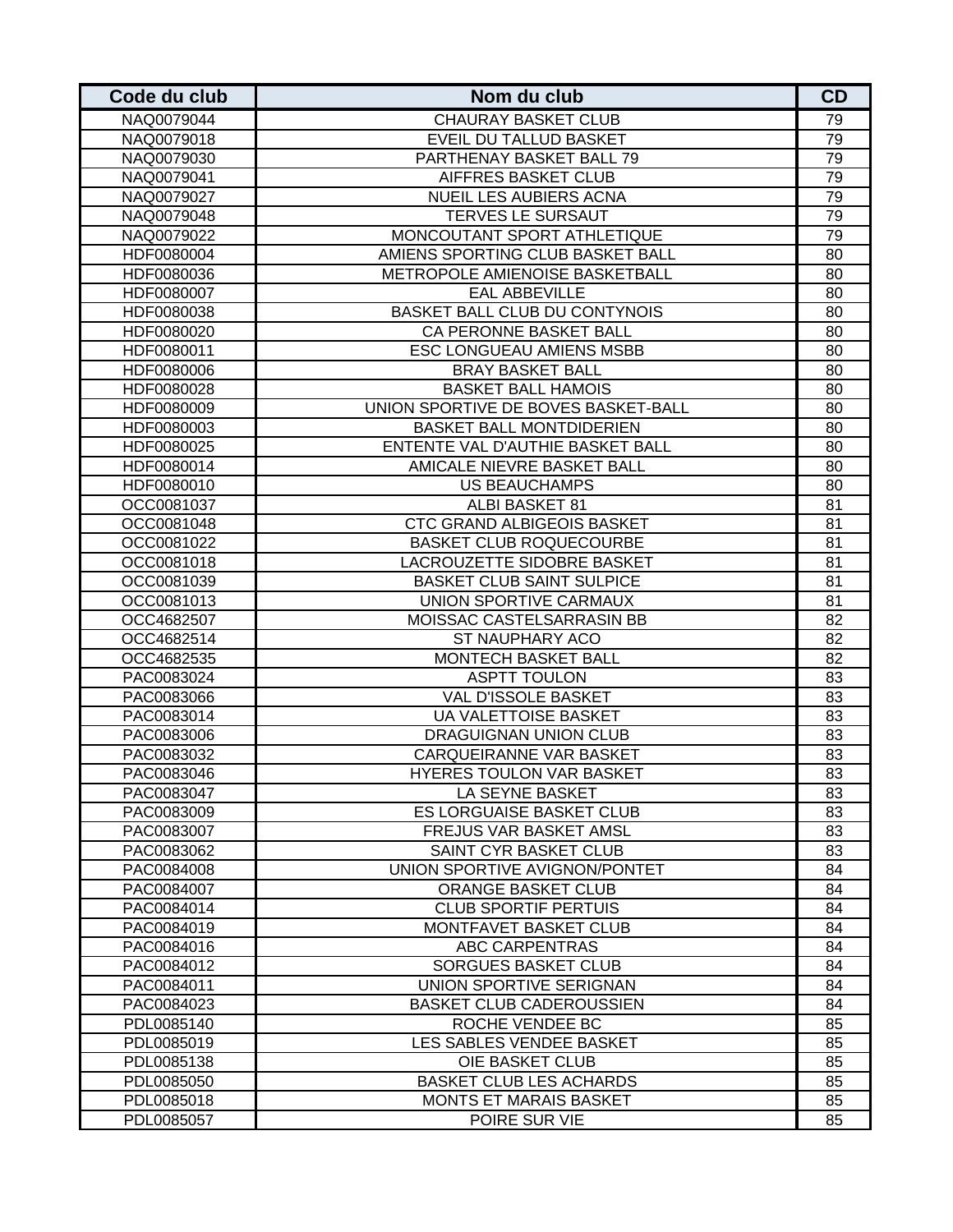| Code du club | Nom du club                          | <b>CD</b> |
|--------------|--------------------------------------|-----------|
| PDL0085135   | <b>BEAULIEU SPORT BASKET</b>         | 85        |
| PDL0085031   | FONTENAY LE COMTE                    | 85        |
| PDL0085014   | <b>CHAIZE GIRAUD</b>                 | 85        |
| PDL0085099   | NIEUL SUR L'AUTIZE BCNOBC            | 85        |
| PDL0085071   | <b>BCCF VENDEE</b>                   | 85        |
| PDL0085015   | <b>VENDEE CHALLANS BASKET</b>        | 85        |
| PDL0085023   | CMS BASKET LES COLLINES              | 85        |
| PDL0085040   | <b>LUCON BASKET CLUB</b>             | 85        |
| PDL0085072   | SAINTE GEMME LA PLAINE               | 85        |
| PDL0085016   | <b>CHAMBRETAUD SSSP VENDEE</b>       | 85        |
| PDL0085038   | HERBIERS VENDEE BASKET               | 85        |
| PDL0085035   | <b>GUYONNIERE</b>                    | 85        |
| PDL0085073   | SAINT GEORGES MONTAIGU VENDEE BASKET | 85        |
| PDL0085077   | SAINT HILAIRE DE LOULAY              | 85        |
| PDL0085051   | <b>MOUCHAMPS</b>                     | 85        |
| NAQ0086004   | <b>VAL VERT BASKET</b>               | 86        |
| NAQ0086003   | <b>GENCAY BASKET-BALL</b>            | 86        |
| NAQ0086005   | <b>ITEUIL US</b>                     | 86        |
| NAQ0086016   | <b>NOUAILLE BASKET</b>               | 86        |
| NAQ0086009   | MONTAMISE BASKET ASSOCIATION         | 86        |
| NAQ0086002   | <b>CIVRAY USC</b>                    | 86        |
| NAQ0087021   | <b>LIMOGES CSP</b>                   | 87        |
| NAQ0087019   | ST LOUIS GONZAGUE                    | 87        |
| NAQ0087011   | <b>ASPTT LIMOGES</b>                 | 87        |
| NAQ0087038   | UNION SPORTIVE NANTIAT               | 87        |
| NAQ0087008   | FEYTIAT BASKET 87                    | 87        |
| NAQ0087022   | <b>AS PANAZOL</b>                    | 87        |
| NAQ0087007   | SAINT GERMAIN BASKET CLUB            | 87        |
| GES0088021   | SAINT DIE VOSGES BASKET              | 88        |
| GES0088035   | <b>TETRAS BASKET VOSGES</b>          | 88        |
| GES0088003   | <b>THAON BASKET BALL</b>             | 88        |
| GES0088010   | <b>GET VOSGES</b>                    | 88        |
| GES0088677   | <b>Basket Club Thermal</b>           | 88        |
| BFC0089005   | <b>STADE AUXERROIS</b>               | 89        |
| BFC0089040   | <b>CB DES SIX GERBES</b>             | 89        |
| BFC0089030   | US SEIGNELAY BASKET                  | 89        |
| BFC7090017   | <b>ASM BELFORT</b>                   | 90        |
| BFC7090016   | BC VAL D'OYE                         | 90        |
| IDF0091011   | CO COURCOURONNES                     | 91        |
| IDF0091038   | <b>US RIS ORANGIS</b>                | 91        |
| IDF0091015   | <b>BASKET CLUB ETAMPOIS</b>          | 91        |
| IDF0091019   | TEAM BASKET MORIGNY ETRECHY          | 91        |
| IDF0091051   | ES VIRY CHATILLON BASKET             | 91        |
| IDF0091003   | <b>USO ATHIS MONS</b>                | 91        |
| IDF0091043   | <b>SAINT MICHEL SPORTS</b>           | 91        |
| IDF0091029   | <b>ENTENTE SPORTIVE MASSY</b>        | 91        |
| IDF0091009   | <b>BC CHILLY MAZARIN</b>             | 91        |
| IDF0091039   | CLUB OMNISPORT DE SACLAY             | 91        |
| IDF0091023   | <b>CS IGNY BASKETBALL</b>            | 91        |
| IDF0091027   | AS MARCOUSSIS                        | 91        |
| IDF0091024   | ALERTE JUVISY BASKET                 | 91        |
| IDF0091044   | <b>CO SAVIGNY</b>                    | 91        |
| IDF0091032   | AS NOZAY                             | 91        |